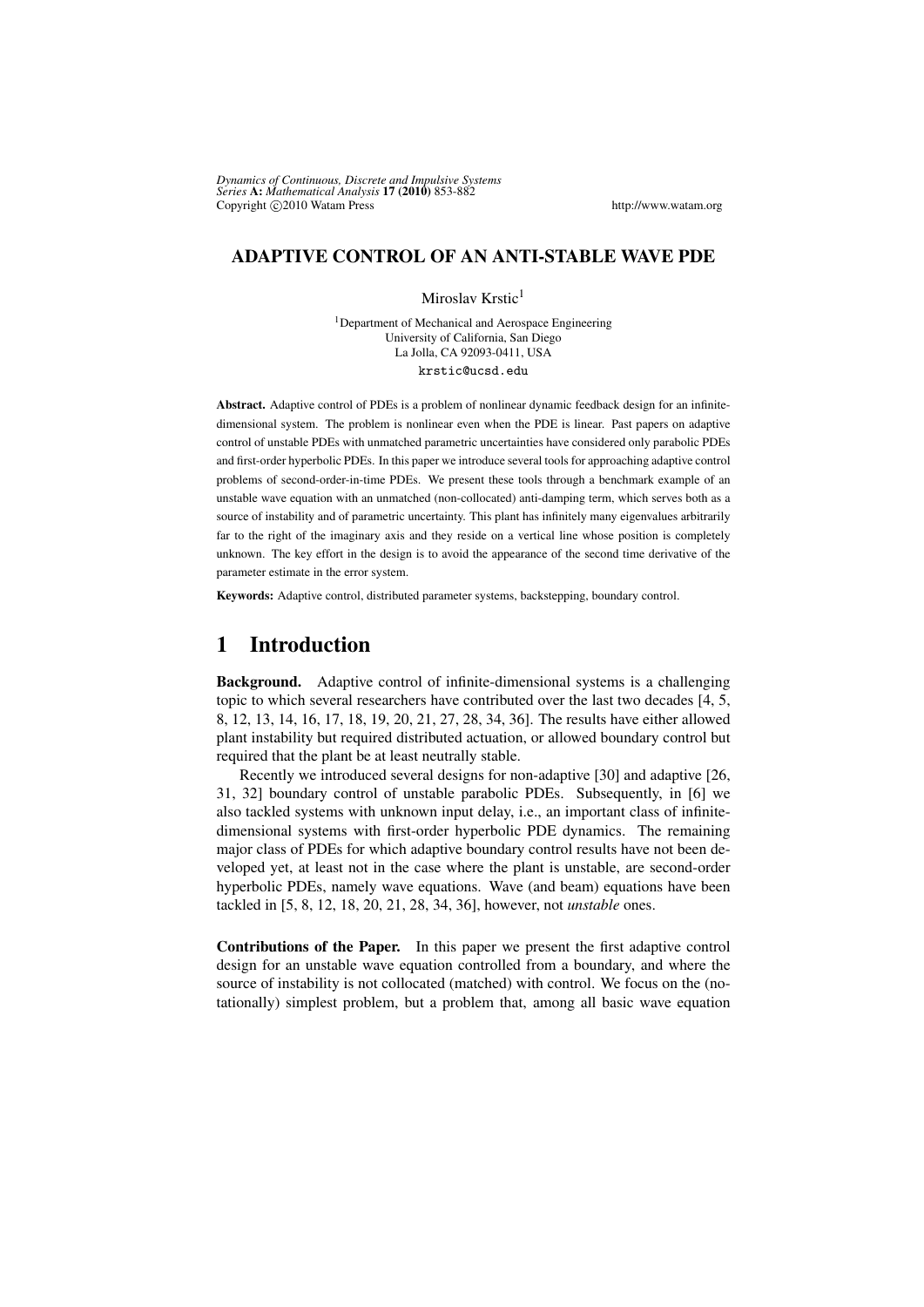problems with constant coefficients, is the most challenging. We introduce tools for dealing with boundary control of *second-order-in-time* PDEs, which require parameter estimate-dependent state transformations, and which, if approached in the same way as parabolic or first-order hyperbolic PDEs, would give rise to perturbation terms involving the second derivative (in time) of the parameter estimate. With standard update law choices such perturbations would not be a priori bounded, whereas alternative choices that would make those perturbations bounded would require overparametrization.

The wave equation example that we focus on is with an 'anti-damping' type of boundary condition in the boundary opposite from the controlled boundary. This PDE has all of its infinitely many eigenvalues in the right half plane, with arbitrary positive real parts. It is exponentially stable in negative time, thus we refer to it as 'anti-stable.' Even in the non-adaptive case, this PDE has been an open problem until a recent breakthrough by A. Smyshlyaev [33] who constructed a novel 'backstepping transformation' for boundary control of this PDE. The phenomenon of anti-damping in wave equations occurs in combustion instabilities where heat release is modeled as proportional to the pressure rate, or in the case of electrically amplified stringed instruments where an electromagnetic pickup measures the string velocity and a high-gain amplifier provides forcing on the string which is proportional to the velocity.

Our adaptive control approach employs parameter projection. Projection is not used in this paper as a standard robustness tool for non-parametric uncertainties, but for enabling a certainty equivalence controller design in combination with a normalized Lyapunov update law. The rate of variation of the parameter estimate acts as a perturbation on the error system. The size of this perturbation can be made small by choosing the adaptation gain to be small. However, the restriction on the adaptation gains depends on the size of the transients of the parameter estimates. Parameter projection is used to make it possible to predict bounds on the size of the transients of the parameter estimate, and hence, to choose a sufficiently small adaptation gain for achieving stability. However, parameter projection has a somewhat undesirable property that the right-hand side of the projection operator is discontinuous. This does not result in discontinuous evolution of the state of the parameter estimate in time, but it does raise concerns regarding existence and uniqueness of solutions. While the bulk of our paper employs the standard discontinuous projection operator, to alleviate the concerns regarding the discontinuity, in Section 7 we present an alternative, Lipschitz continuous version of projection, and establish its properties and the properties of the closed-loop system with an update law employing the Lipschitz projector.

Physical Motivation for the Wave Equation with Anti-Damping. The 1D wave equation is a good model for acoustic dynamics in ducts and vibration of strings. The phenomenon of *anti-damping* that we include in our study of wave dynamics represents injection of energy in proportion to the velocity field, akin to a damper with a negative damping coefficient. Such a process arises in combustion dynamics, where the pressure field is disturbed in proportion to varying *heat release* rate,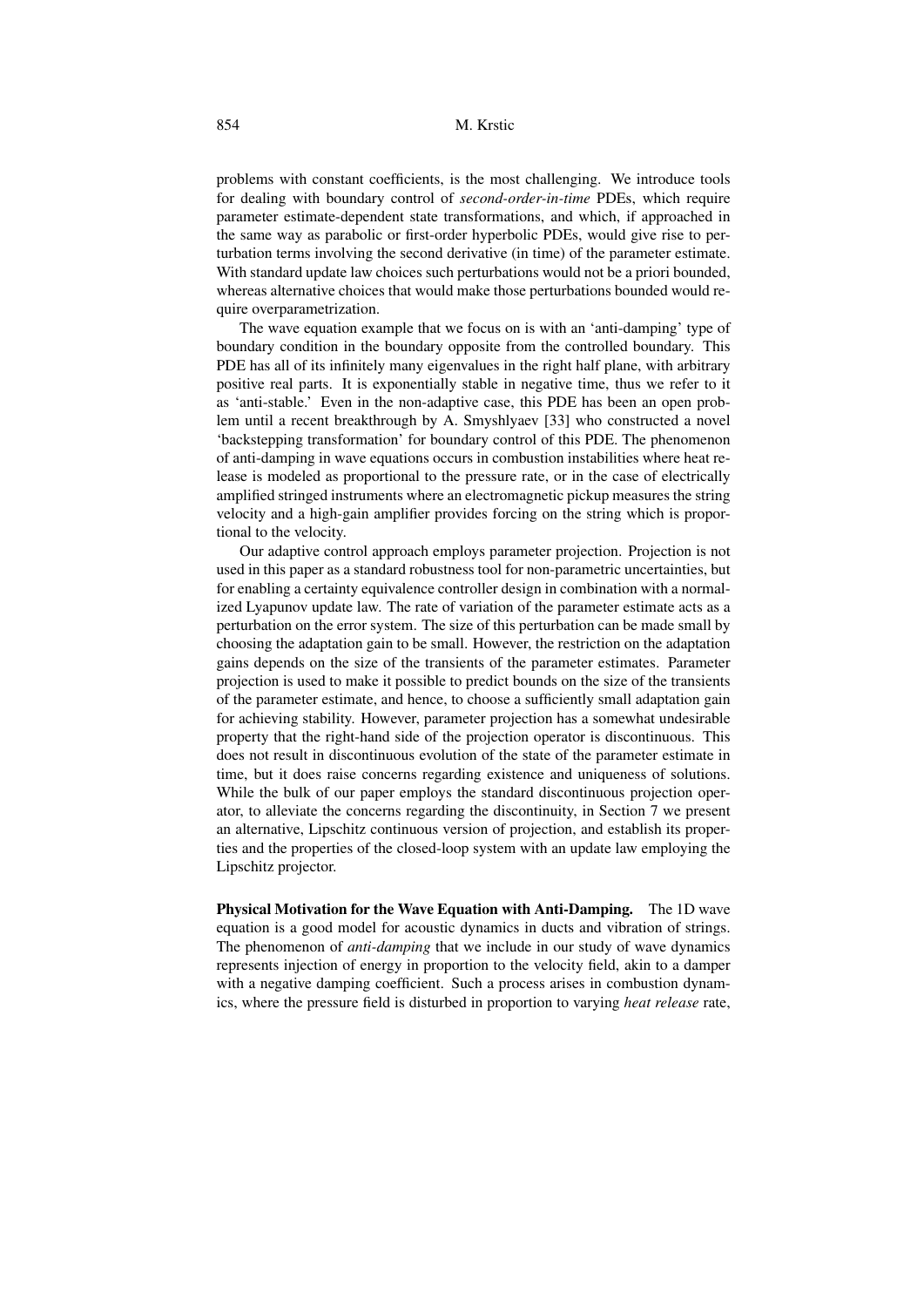

Figure 1: Control of a thermoacoustic instability in a Rijke tube [1] (a duct-type combustion chamber).

which, in turn, is proportional to the rate of change of pressure. Figure 1 shows the classical Rijke tube control experiment [1]. For the sake of our study, we assume that the system is controlled using a loudspeaker, with a pressure sensor (microphone) near the speaker. Both the actuator and the sensor are placed as far as possible from the flame front, for their thermal protection. Alternatively, instead of the loudspeaker actuation depicted in Figure 1, the combustion instability can be controlled using modulation of the fuel injection rate [2, 22, 25].

The process of anti-damping is located mostly at the flame front. In a Rijke tube the flame front may not be at the end of the tube, however, the leaner the fuel/air mixture, the longer it takes for the mixture to ignite, and the further the flame is from the injection point. In the limit, for the leanest mixture for which combustion is sustained, the flame is near the exit of the tube, which corresponds to a situation with boundary anti-damping.

Organization of the Paper. We begin with a problem statement in Section 2, followed by the presentation of the adaptive control law and a stability statement in Section 3. The main stability theorem is proved through a series of lemmas established in Sections 4, 5, and 6. In Section 7 we address the question of discontinuity in the parameter projection operator employed in the design and present a Lipschitz alternative to the projection operator. In Section 8 we present conclusions.

### 2 Problem Statement

Consider the system

$$
u_{tt}(x,t) = u_{xx}(x,t) \tag{1}
$$

$$
u_x(0,t) = -qu_t(0,t) \tag{2}
$$

$$
u_x(1,t) = U(t), \qquad (3)
$$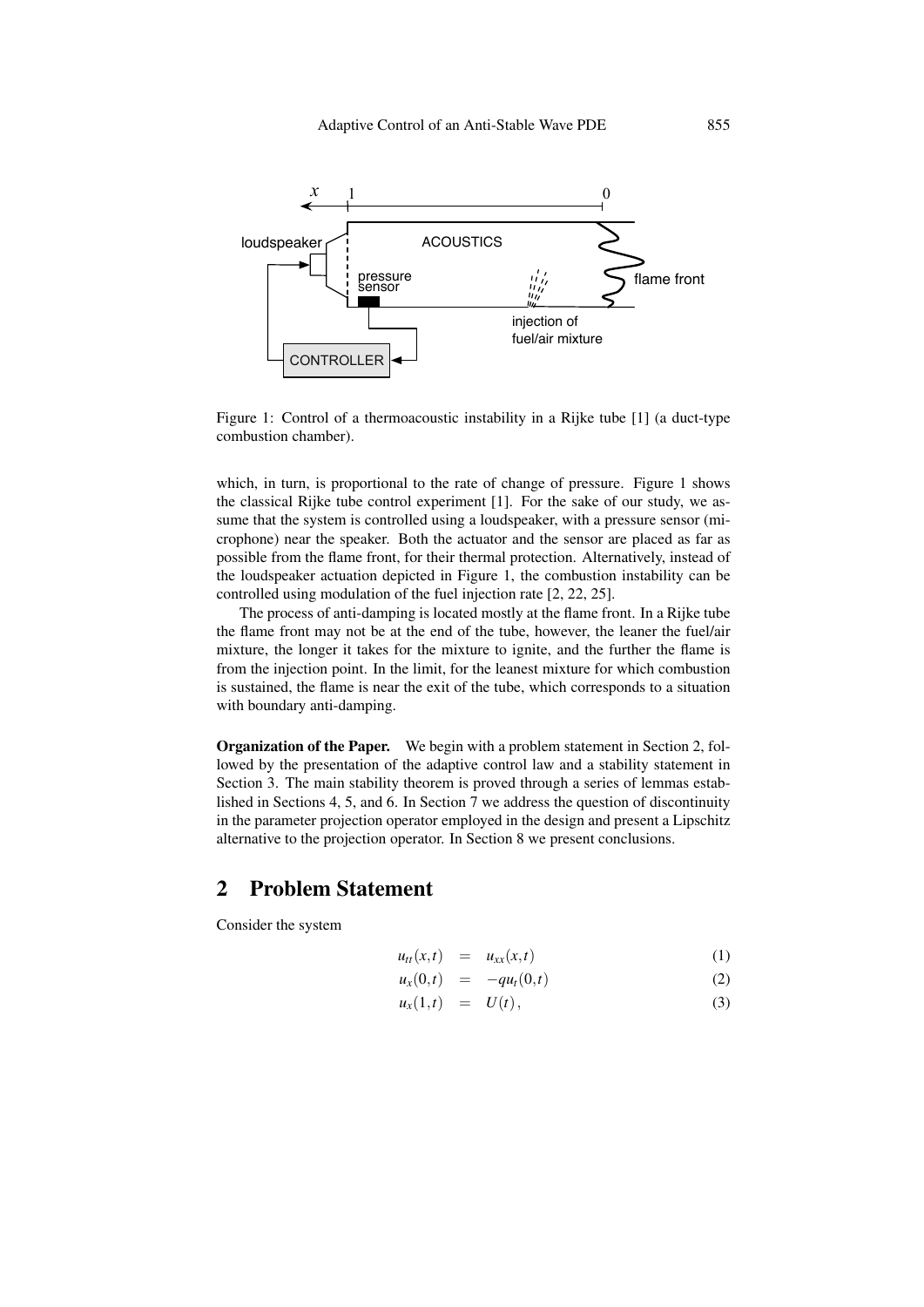where  $U(t)$  is the input and  $(u, u_t) \in H_1(0, 1) \times L_2(0, 1)$  is the system state. Our goal is to design a feedback law for the input  $U(t)$ , employing the measurement of the variables  $u(0,t), u(1,t), u(x,t), x \in (0,1)$ , as well as their time derivatives, if needed, to stabilize the anti-stable wave equation system. The key challenge is the large uncertainty in the antidamping coefficient  $q \ge 0$ , which will be dealt with by employing an estimate  $\hat{q}(t)$  in the adaptive controller, and by designing an update law for  $\hat{q}(t)$ .

**Assumption 2.1** *Non-negative constants q and*  $\bar{q}$  *are known such that*  $q \in [q, \bar{q}]$  *and either*  $\bar{q}$  < 1 *or*  $q$  > 1*.* 

This is simply a stabilizability assumption. When  $q = 1$ , the real part of all the plant eigenvalues is  $+\infty$ , requiring infinite control gains for stabilization.

While in this paper we approach the control problem for the system  $(1)$ ,  $(2)$  using Neumann actuation (3), the problem can also be solved using Dirichlet actuation,  $u(1,t) = U(t)$ .

What is the significance of the adaptive boundary control problem for the system (1), (2)? We highlight the following five aspects of the problem:

1. *Infinitely many unstable eigenvalues.* The significance of the *non*-adaptive boundary control problem is that the uncontrolled system (1), (2) has infinitely many unstable eigenvalues, with arbitrarily large positive real parts. For  $q \in [0, 1)$  the eigenvalues are

$$
\{0\} \cup \left\{\frac{1}{2}\ln\left|\frac{1+q}{1-q}\right|+j\pi n, \quad n \in \mathbb{Z}\setminus\{0\}\right\}
$$

and for  $q > 1$  the eigenvalues are

$$
\{0\} \cup \left\{\frac{1}{2}\ln\left|\frac{1+q}{1-q}\right| + j\pi\left(n+\frac{1}{2}\right), \quad n \in \mathbb{Z}\right\}.
$$
 (4)

Figures 2 and 3 show graphically the distribution of the eigenvalues and their dependence on *q* and *n*. As *q* grows from 0 to  $+1$ , the eigenvalues move rightward, all the way to +∞. As *q* further grows from +1 to +∞, the eigenvalues move leftward from  $+\infty$  towards the imaginary axis, whereas their imaginary parts drop down by  $\pi/2$ . For a fixed q, the eigenvalues are always distributed on a vertical line. They depend linearly on *n*, namely, they are equidistant along the vertical line. The system is not well posed when  $q = 1$ . Hence, we assume that

$$
q \in (0,1) \cup (1,\infty). \tag{5}
$$

The key challenge is that the source of instability, the anti-damping term in (2), is on the opposite boundary from the boundary that is controlled. To deal with this challenge, we employ a transformation invented by A. Smyshlyaev [33] (for known *q*).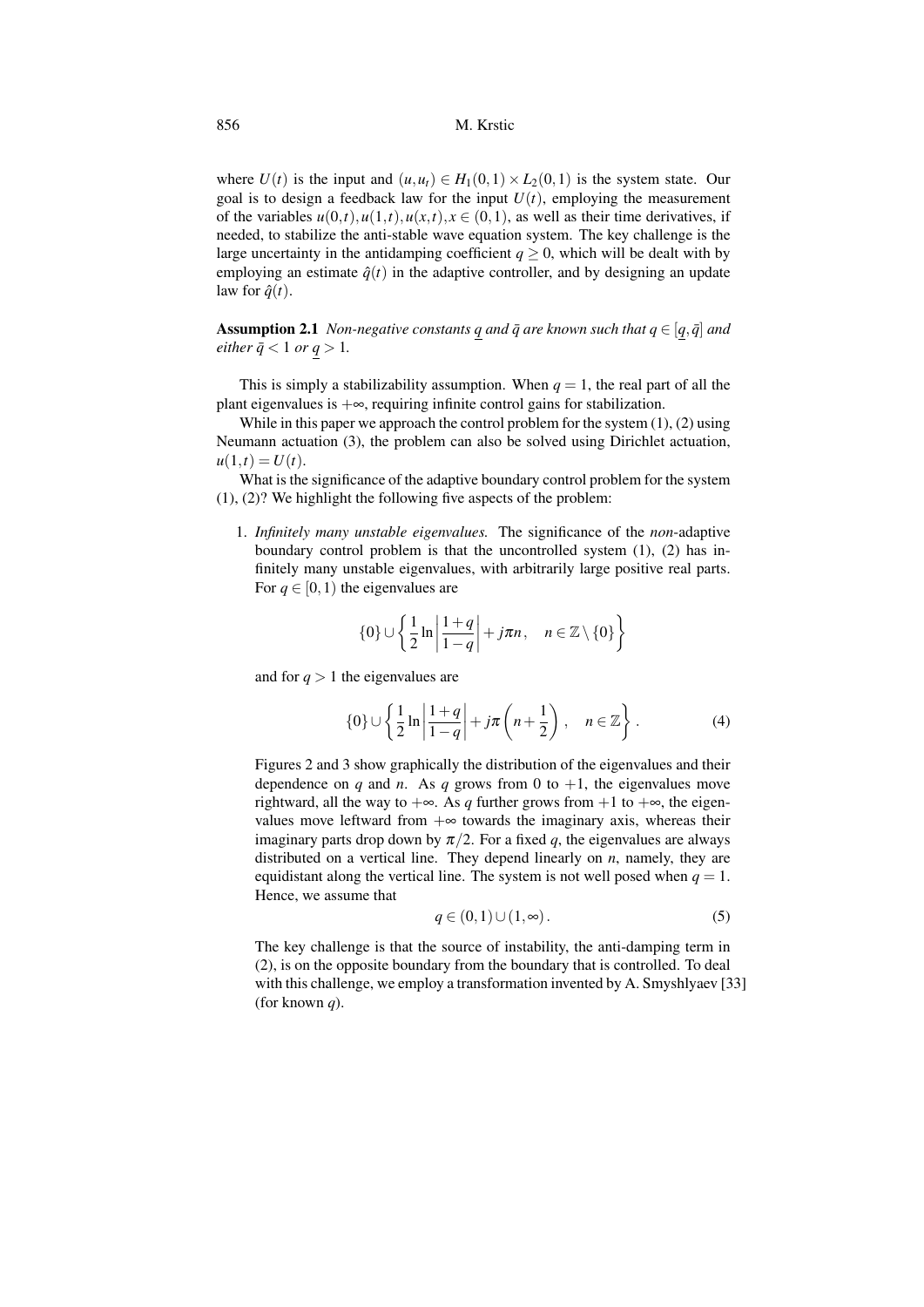

Figure 2: Eigenvalues of the wave PDE with boundary anti-damping. As *q* grows from 0 to +1, the eigenvalues move rightward, all the way to  $+\infty$ . As *q* further grows from  $+1$  to  $+\infty$ , the eigenvalues move leftward from  $+\infty$  towards the imaginary axis, whereas their imaginary parts drop down by  $\pi/2$ .

- 2. *Nonlinear dependence of the feedback law on the parameter estimate.* The adaptive boundary control law for (1), (2) depends in a non-trivial (non-linear) manner on the estimate of the uncertain parameter  $q$  (this would not be the case if we dealt with a simpler problem where the unknown parameter is the propagation speed coefficient and the wave equation is of the standard kind, with eigenvalues on the real axis). So, this problem is a good non-routine example of adaptive control for second-order hyperbolic PDEs.
- 3. *Second-order-in-time character of the wave PDE requires different handling of the perturbation effect of the parameter estimation rate than for parabolic PDEs.* If we proceed to differentiate (11) twice with respect to time, to get  $w_{tt}(x,t)$ , a second derivative of the parameter estimate  $\ddot{q}(t)$  would arise, as opposed to only the first derivative as in the parabolic PDE case [26]. This requires a particular choice of a backstepping transformation, one for the displacement variable and the other for the velocity variable, such that the second derivative does not arise.
- 4. *Arbitrarily high uncertainty affecting infinitely many unstable eigenvalues.* The most striking aspect of the problem is that the plant at hand not only has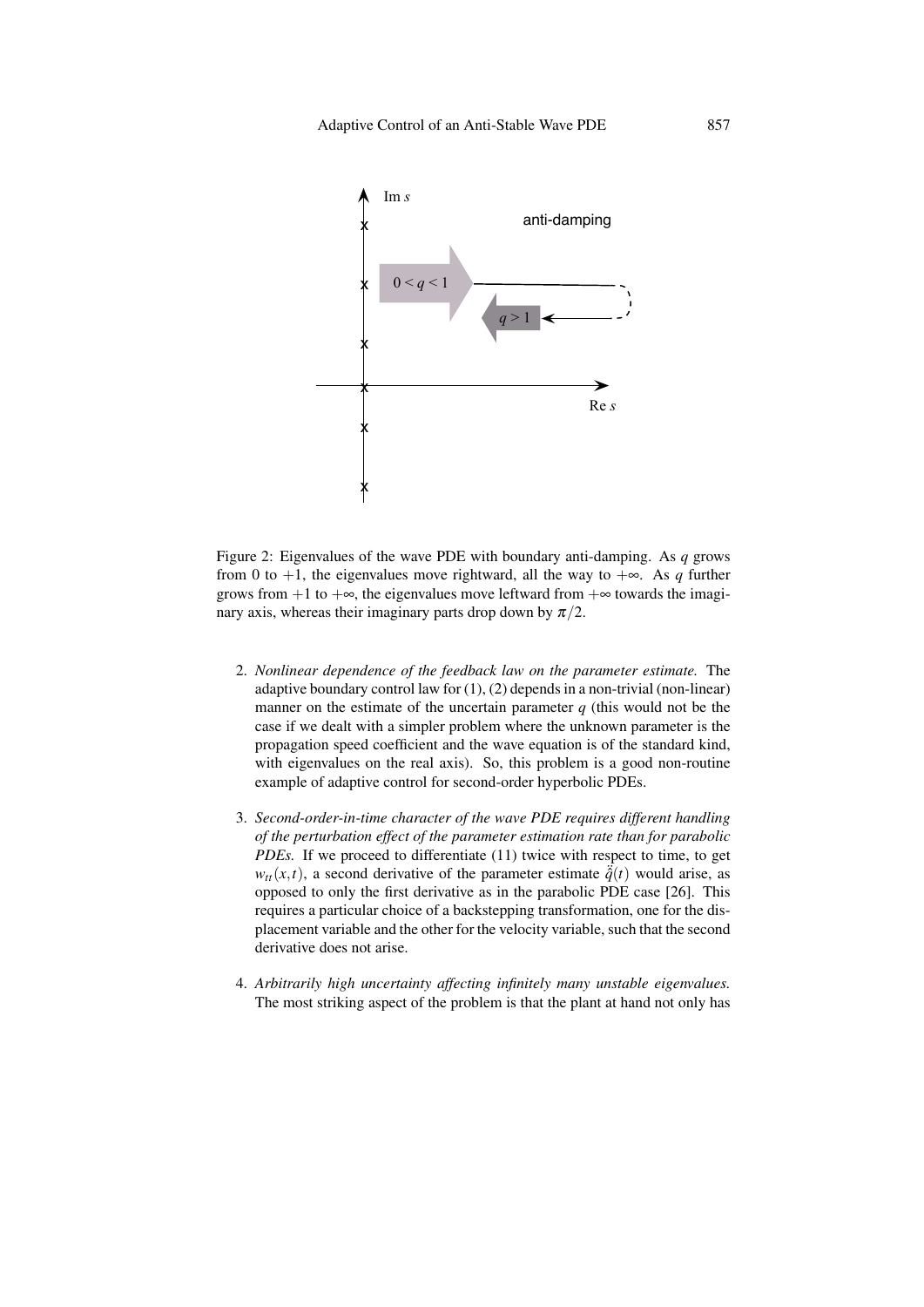

Figure 3: Eigenvalues of the wave PDE with boundary anti-damping, continued from Figure 2. For a fixed *q*, the eigenvalues are always distributed on a vertical line. They depend linearly on *n*, namely, they are equidistant along the vertical line.

infinitely many unstable eigenvalues in the right-half plane, which are arbitrarily to the right of the imaginary axis, but the location of the eigenvalues is unknown (the eigenvalues could be on any vertical line in the right halfplane). We are not aware of any other work on control of linear dynamic systems of any kind that contains simultaneously this level of instability and uncertainty.

5. *The unmatched, anti-collocated unknown parameter.* The control input  $U(t)$ and the unknown parameter *q* appear on the opposite boundaries of the PDE domain. This introduces a challenge for the design of the parameter estimator. If the objective is to estimate the unknown  $q$  using an estimator whose dynamic order is one, namely, without adding filters or observers (whose order would have to be infinite), the parameter estimator design needs to be Lyapunov-based. However, a Lyapunov design involves a complicated infinite-dimensional (albeit non-dynamic) transformation into an error system based on which the update law can be selected. This transformation depends on the parameter estimate, which is time varying. As a result, the error system is perturbed not only by the parameter estimation error, but also by the parameter estimation rate (the time derivative of the parameter estimate). The update law is chosen in such a way as to cancel the effect of the parameter estimation error in the Lyapunov analysis, however, the effect of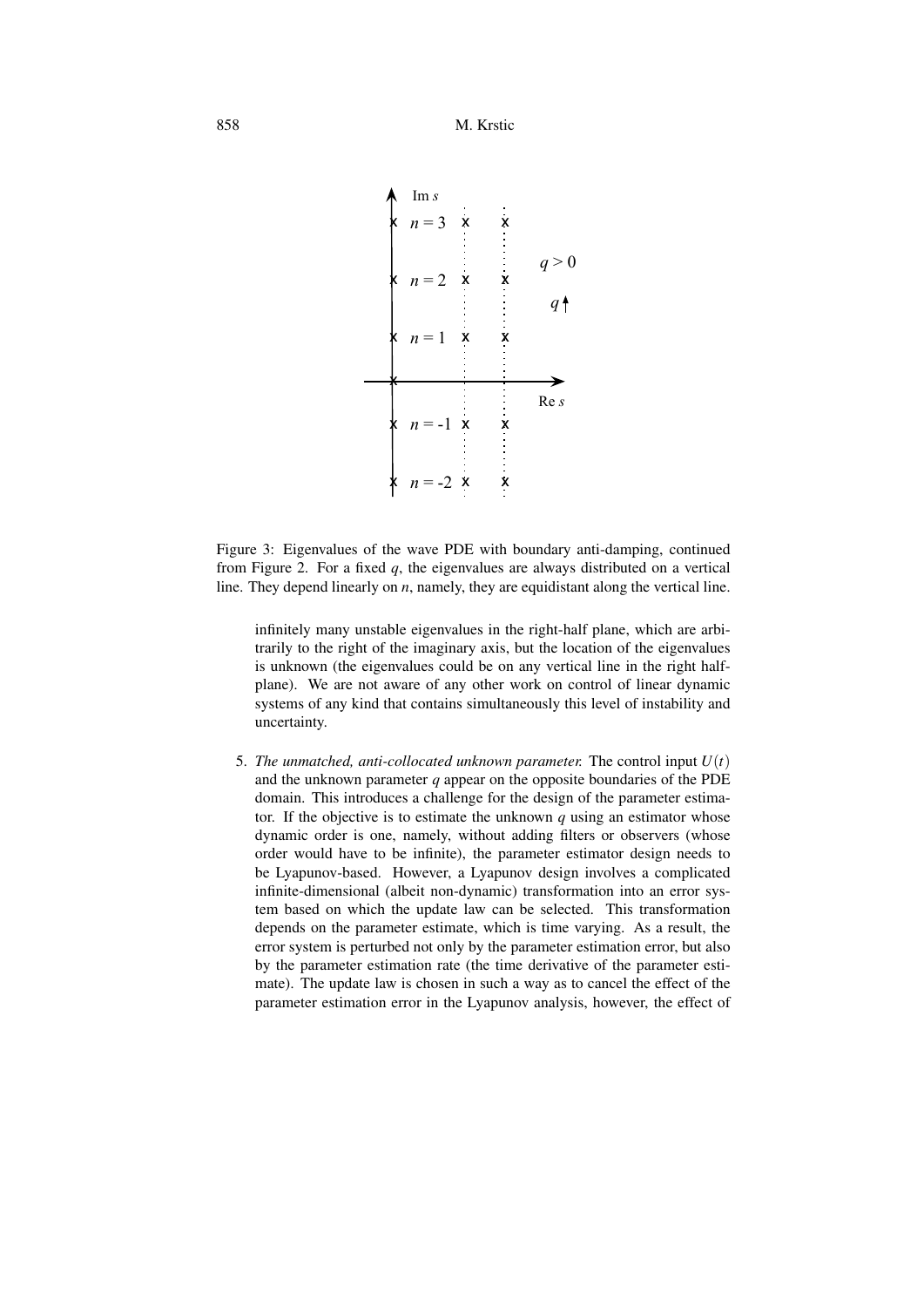the parameter estimation rate remains uncompensated. Robustness with respect to the parameter estimation rate perturbation is achieved by making the adaptation gain sufficiently small. However, the bound on the gain requires the knowledge of the bound on the parameter estimate transients. To make such a bound available, parameter projection is employed, assuming an a priori known interval for the unknown parameter *q*. However, the parameter projection operator is discontinuous. To alleviate possible concerns regarding regularity of solutions, it is desirable to develop a projection operator which is Lipschitz and which achieves stability and regulation of the closed-loop adaptive system. The main development in the paper is conducted for the standard, discontinuous projection operator, however, in Section 7 a Lipschitz projector is introduced and its properties, and the properties of the resulting closed-loop system, are established.

## 3 Control Design and Stability Statement

We propose the following adaptive control law

$$
U(t) = c_1 \hat{q}(t) \frac{\hat{q}(t) + c}{1 + \hat{q}(t)c} u(0, t) - c_1 u(1, t)
$$
  
 
$$
- \frac{\hat{q}(t) + c}{1 + \hat{q}(t)c} u_1(1, t) - c_1 \frac{\hat{q}(t) + c}{1 + \hat{q}(t)c} \int_0^1 u_1(y, t) dy
$$
(6)

and parameter update law

$$
\dot{\hat{q}}(t) = \gamma \text{Proj}\left\{ \frac{(1-c^2)\omega(0,t) + c_1(\hat{q}(t) + c)w(1,t)}{(1+\hat{q}(t)c)(1+E(t))} u_t(0,t) \right\},\tag{7}
$$

where Proj is the standard projection operator

$$
Proj_{[q,\bar{q}]}{\tau} = \tau \begin{cases} 0, & \hat{q} \leq q \text{ and } \tau < 0 \\ 0, & \hat{q} \geq \bar{q} \text{ and } \tau > 0 \\ 1, & \text{else,} \end{cases}
$$
(8)

the initial condition for the parameter estimate is restricted to

$$
\hat{q}(0) \in [q, \bar{q}], \qquad (9)
$$

the normalization function is given by

$$
E(t) = \frac{1}{2} \left( \int_0^1 \omega^2(x,t) dx + \int_0^1 w_x^2(x,t) dx + c_1 w^2(1,t) \right) + \delta \int_0^1 (-2+x) \omega(x,t) w_x(x,t) dx.
$$
 (10)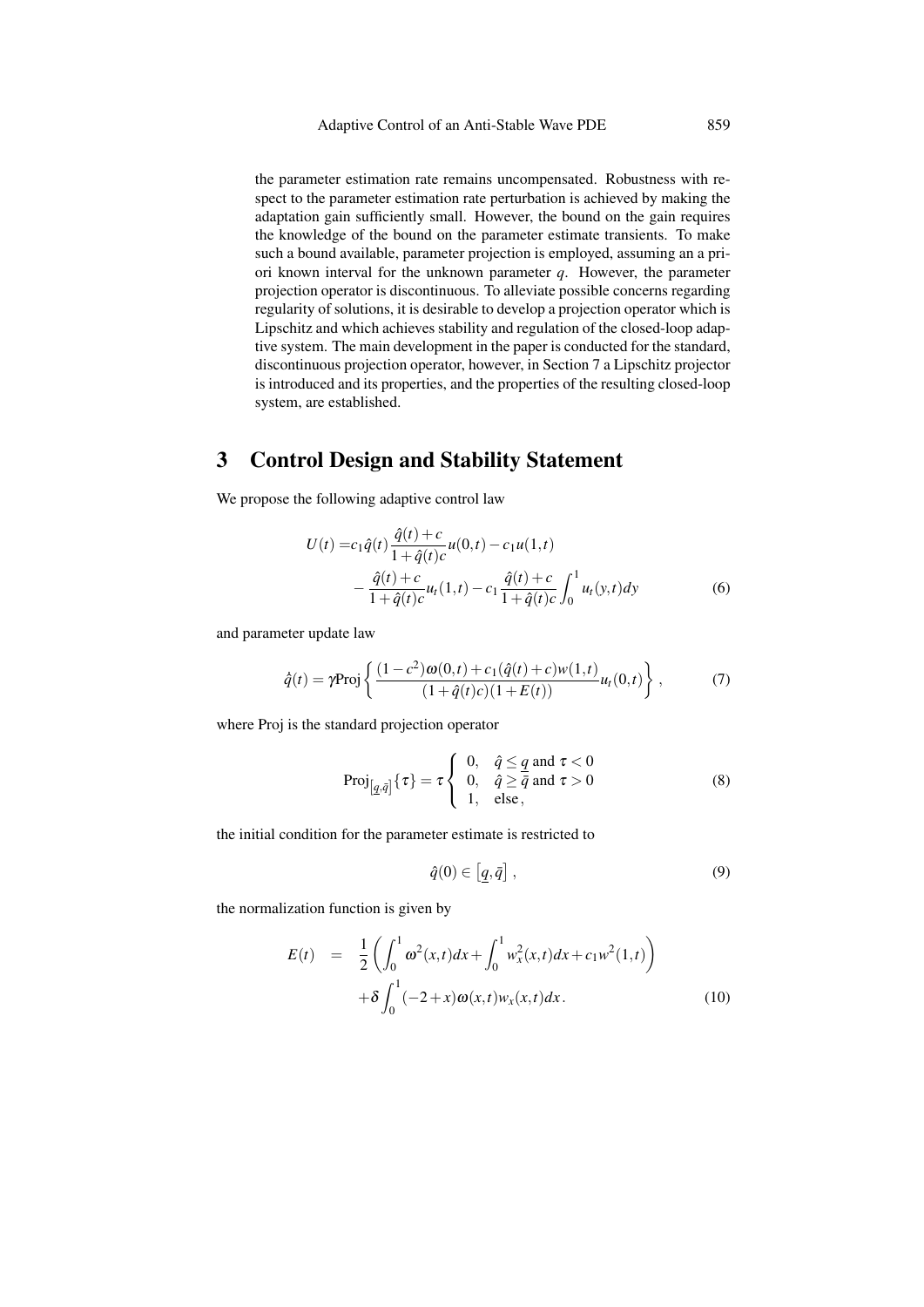and the variables  $(w, \omega)$ , namely, the transformed displacement and velocity, are defined as

$$
w(x,t) \triangleq u(x,t) + \frac{\hat{q}(t) + c}{1 + \hat{q}(t)c} \left( -\hat{q}(t)u(0,t) + \int_0^x u_t(y,t)dy \right) \tag{11}
$$

$$
\omega(x,t) \triangleq u_t(x,t) + \frac{\hat{q}(t) + c}{1 + \hat{q}(t)c} u_x(x,t).
$$
\n(12)

For implementation of the update law (7), we point out that  $\omega(0,t)$  and  $w(1,t)$ are given by

$$
\omega(0,t) = u_t(0,t) + \frac{\hat{q}(t) + c}{1 + \hat{q}(t)c} u_x(0,t)
$$
\n(13)

$$
w(1,t) = u(1,t) + \frac{\hat{q}(t) + c}{1 + \hat{q}(t)c} \left( -\hat{q}(t)u(0,t) + \int_0^1 u_t(y,t)dy \right).
$$
 (14)

The main stability result under the adaptive controller (6), (7) is stated next.

Theorem 1 *Consider the closed-loop system consisting of the plant (1)–(3), the control law (6), and the parameter update law (7). Let Assumption 2.1 hold and pick any control gains*  $c_1 > 0$  *and*  $c \in (0, c^*)$ *, where* 

$$
c^* = \frac{1}{\bar{q} - \underline{q}} \left\{ \begin{array}{ll} \frac{q^2 - 1}{1 - \bar{q}^2}, & \frac{q > 1}{\bar{q} < 1} \\ \end{array} \right. \tag{15}
$$

*There exists*  $\gamma^* > 0$  *such that for any*  $\gamma \in (0, \gamma^*)$  *and any*  $\delta \in (0, 1/2)$ *, the zero solution of the system*  $(u, v, \hat{q} - q)$  *is globally stable in the sense that there exist positive constants R and* ρ *(independent of the initial conditions) such that for all initial conditions satisfying*  $(u_0, v_0, \hat{q}_0) \in H_1(0,1) \times L_2(0,1) \times [q, \bar{q}]$ *, the following holds:*

$$
\Upsilon(t) \le R\left(e^{\rho \Upsilon(0)} - 1\right), \quad \forall t \ge 0,
$$
\n(16)

*where*

$$
\Upsilon(t) = \Omega(t) + (q - \hat{q}(t))^2
$$
\n(17)

*and*

$$
\Omega(t) = \int_0^1 v^2(x,t)dx + \int_0^1 u_x^2(x,t)dx + u^2(1,t).
$$
 (18)

*Furthermore,*

$$
\int_0^\infty \Omega(t)dt \le \infty,\tag{19}
$$

*i.e., regulation is achieved in the sense that*  $\text{ess}\lim_{t\to\infty} \Omega(t) = 0$ .

Though Lyapunov- and LaSalle-like stability theorems exist for infinite-dimensional systems [35], they are not nearly as useful as the theorems for finite-dimensional systems in [15] since satisfying the conditions of those theorems is immensely more challenging than proving such general theorems. For this reason, Lyapunov stability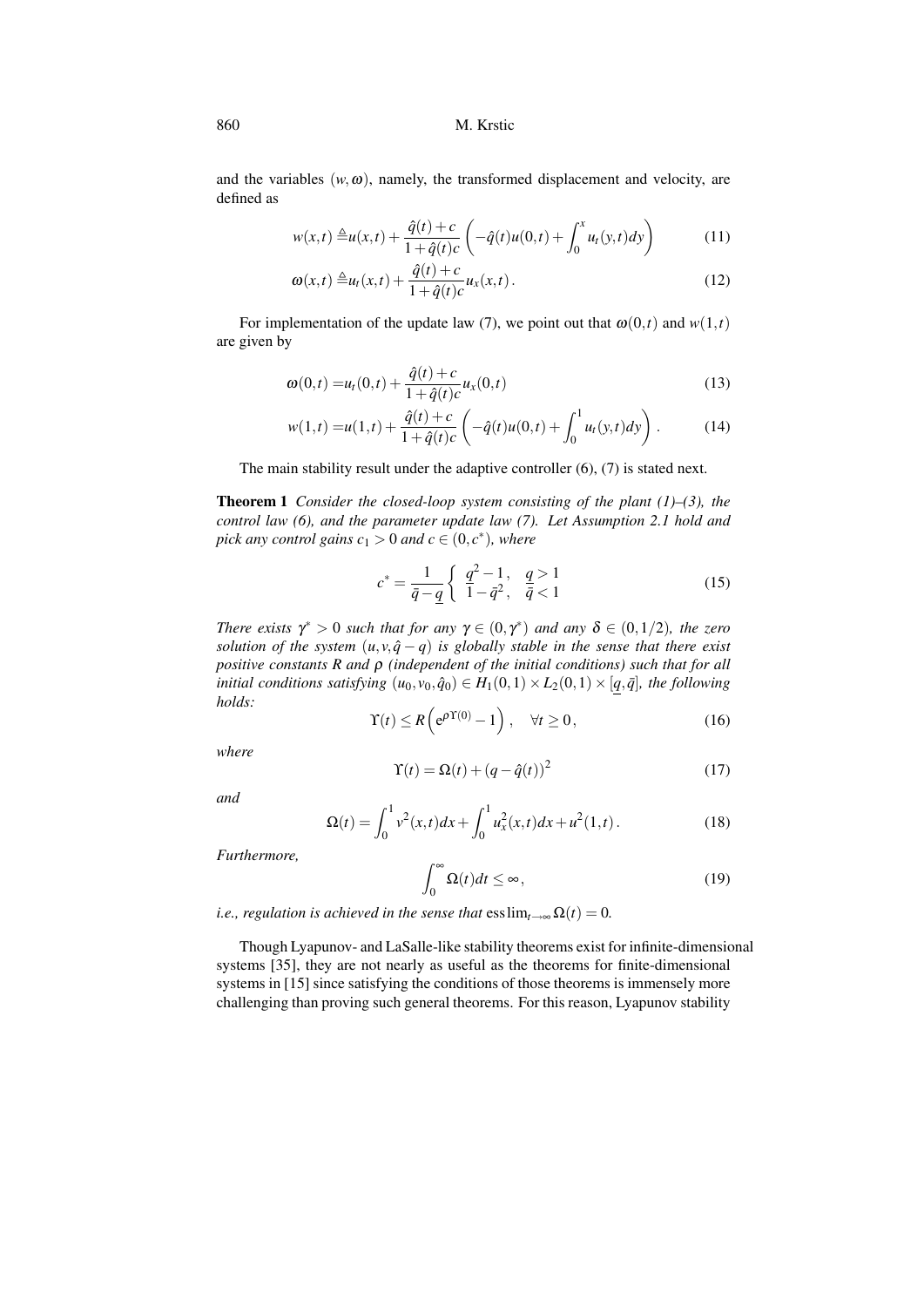results for infinite-dimensional systems, particularly nonlinear ones, are best developed in a fashion customized to the specific PDE system that the designer is dealing with. We pursue such an approach here. Theorem 1 is proved through a series of lemmas established in Sections 4, 5, and 6.

We emphasize the global stability result in (16). This is a class  $\mathcal{K}_{\infty}$  estimate in the spirit of stability definitions in [15]. Stability studies in adaptive control very rarely provide specific stability estimates as (16). Instead, due to the complexity of the stability analysis (for systems with unmatched parametric uncertainties, and particularly for controllers relying on the certainty equivalence approach), only boundedness is typically established, rather than Lyapunov stability. Here we work out an explicit bound on the norm of the overall system, in terms of its initial condition. The class  $\mathcal{K}_{\infty}$  functional bound,  $R(e^{pr}-1)$ ,  $r \ge 0$ , is exponential and zero at zero. The norm of the overall infinite-dimensional system includes the kinetic and potential energies of the wave/string system and the parameter estimation error. Since no persistency of excitation assumption is being imposed in the present work, as it would not be a priori verifiable, the parameter estimate  $\hat{q}(t)$  is not guaranteed to converge to the true parameter value *q*, however, the PDE state is guaranteed to be regulated to zero, in an appropriate weak sense.

## 4 System Transformation and Adaptive Target System

In this section we discuss the backstepping transformation  $(11)$ ,  $(12)$  and derive the target system based on this transformation. We start by rewriting the wave equation model (1)–(3) as a first-order-in-time evolution equation,

$$
u_t(x,t) = v(x,t) \tag{20}
$$

$$
v_t(x,t) = u_{xx}(x,t) \tag{21}
$$

$$
u_x(0,t) = -qv(0,t) \qquad (22)
$$

$$
u_x(1,t) = U(t), \qquad (23)
$$

where the variable  $v(x,t)$  is the velocity. The state of this model is  $(u, v)$ . Since (20), (21) is a second order PDE system, a backstepping transformation of the first-order form  $u \mapsto w$ , as (11) may appear to be, does not suffice. We need a transformation of the form  $(u, v) \mapsto (w, \omega)$ , namely one that involves both the displacement state and the velocity state. This transformation consists of (11) and of (12).

From (11) we obtain

$$
w_x(x,t) = u_x(x,t) + \frac{\hat{q}(t) + c}{1 + \hat{q}(t)c}v(x,t)
$$
\n(24)

$$
w(1,t) = \frac{1 - \hat{q}^2(t)}{1 + \hat{q}(t)c}u(1,t) + \frac{\hat{q}(t) + c}{1 + \hat{q}(t)c} \int_0^1 \left(v(x,t) + \hat{q}(t)u_x(x,t)\right)dx.
$$
 (25)

The transformation  $(u, v) \mapsto (w, \omega)$  can be viewed either in the form (11), (12) or in the form (12), (24), (25).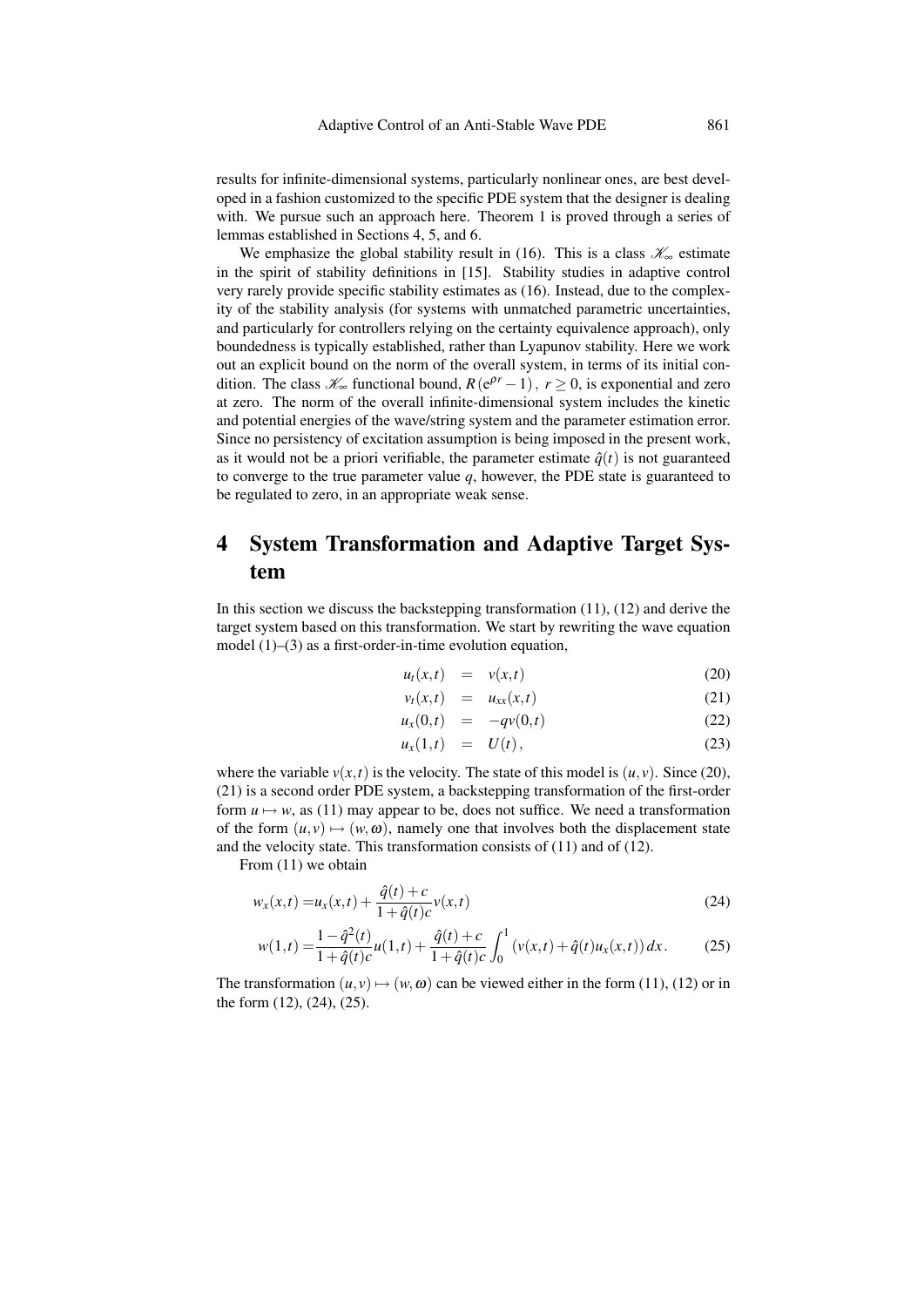The transformation (12) follows from (11) and from the PDE model (1), (2) when  $\hat{q}(t) \equiv q = \text{const}$  but not otherwise. Unlike the non-adaptive case [33], in introducing  $(12)$  we do not simply differentiate  $(11)$  with respect to *t*, as the time derivative of the transformed position state,  $w_t(x,t)$ , would include  $\dot{q}$ . The exclusion of the  $\hat{q}$  term from the transformation (12) is crucial, because  $\hat{q}$  is a parameter update law that is yet to be designed, and its inclusion would result in the appearance of  $\ddot{q}$  in the expression for  $w_{tt}(x,t)$ , namely, in the wave equation for the transformed system. The appearance of  $\ddot{q}$  in the transformed wave equation would be fatal because we are not designing  $\ddot{q}$  but only  $\dot{q}$ , so we would not be able to bound  $\ddot{q}$ . In summary, as we shall see, the transformation (12) is the key to the feasibility of adaptive design.

It can be observed that the transformations  $(11)$ ,  $(12)$ ,  $(24)$ ,  $(25)$  are linear in the PDE state  $(u, v)$  and nonlinear only in  $\hat{q}(t)$ . Hence, the transformations can be viewed as a redefinition of the underlying inner product, as was done with parameter-dependent Lyapunov functions in [9].

The inverse of the transformation (12), (24), (25), namely  $(w, \omega) \mapsto (u, v)$ , is given by

$$
v(x,t) = \frac{(1+\hat{q}(t)c)^2}{(1-\hat{q}^2(t))(1-c^2)} \left( \omega(x,t) - \frac{\hat{q}(t) + c}{1+\hat{q}(t)c} w_x(x,t) \right)
$$
(26)

$$
u_x(x,t) = \frac{(1+\hat{q}(t)c)^2}{(1-\hat{q}^2(t))(1-c^2)} \left(w_x(x,t) - \frac{\hat{q}(t)+c}{1+\hat{q}(t)c}\omega(x,t)\right)
$$
(27)

$$
u(1,t) = \frac{1+q(t)c}{1-\hat{q}^2(t)}w(1,t)
$$
  
+ 
$$
\frac{(\hat{q}(t)+c)(1+\hat{q}(t)c)}{(1-\hat{q}^2(t))(1-c^2)} \int_0^1 (-\omega(x,t)+cw_x(x,t)) dx.
$$
 (28)

In the non-adaptive case, namely, when  $\hat{q}(t) \equiv q$ , the transformation (11) would convert the plant (1), (2) into the 'target system'  $w_{tt} = w_{xx}, w_x(0,t) = cw_t(0,t)$ , which has a damping boundary condition at  $x = 0$ . In the adaptive case, where the time-dependent  $\hat{q}(t)$  appears in both (11) and (12), the derivation of the target system is rather more complicated. It is presented in the next lemma.

**Lemma 1** *Suppose that the functions*  $u, v, w, \omega : [0, 1] \times \mathbb{R}_+ \to \mathbb{R}$  *and*  $\hat{q}: \mathbb{R}_+ \to \mathbb{R}$ *satisfy the transformation (12), (24), (25). Then they satisfy the system (20)–(22) if and only if they satisfy the system*

$$
w_t(x,t) = \omega(x,t) + \tilde{q}(t)\frac{\hat{q}(t) + c}{1 + \hat{q}(t)c}v(0,t) + \theta(x,t)\dot{\hat{q}}(t)
$$
\n(29)

$$
\omega_t(x,t) = w_{xx}(x,t) + \beta(x,t)\dot{\hat{q}}(t)
$$
\n(30)

$$
w_x(0,t) = c\omega(0,t) - \tilde{q}(t)\frac{1-c^2}{1+\hat{q}(t)c}v(0,t),
$$
\n(31)

*where*

$$
\tilde{q}(t) = q - \hat{q}(t) \tag{32}
$$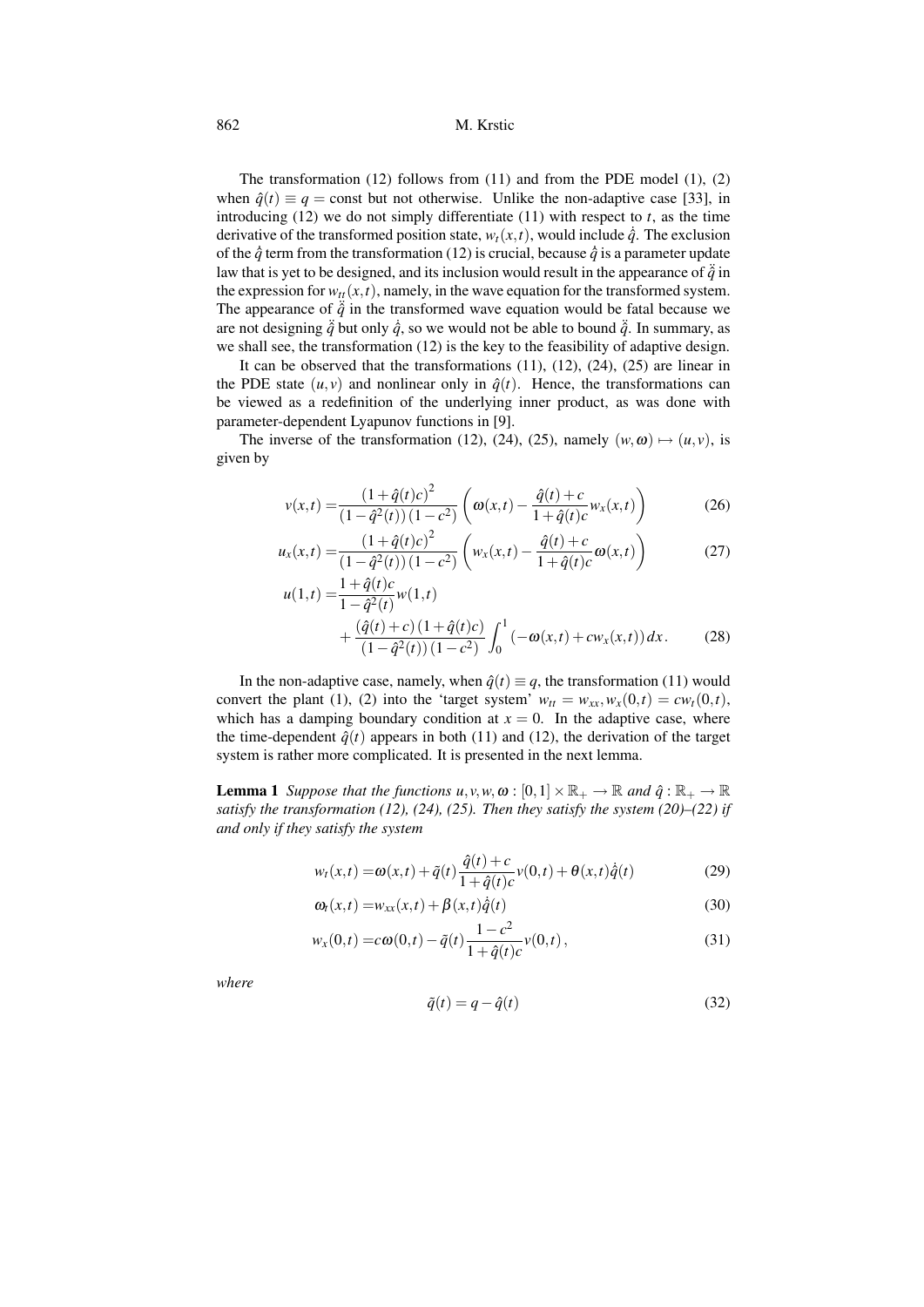*is the parameter estimation error and*

$$
\theta(x,t) = \frac{1}{1 - \hat{q}^2(t)} \left( \int_0^1 (\omega(y,t) + \hat{q}(t)w_x(y,t)) dy - \frac{2\hat{q}(t) + c + c\hat{q}^2(t)}{1 + \hat{q}(t)c} w(1,t) \right) - \int_x^1 \alpha(y,t) dy \tag{33}
$$

$$
\alpha(x,t) = \frac{1}{1 - \hat{q}^2(t)} \left( \omega(x,t) - \frac{\hat{q}(t) + c}{1 + \hat{q}(t)c} w_x(x,t) \right)
$$
(34)

$$
\beta(x,t) = \frac{1}{1 - \hat{q}^2(t)} \left( w_x(x,t) - \frac{\hat{q}(t) + c}{1 + \hat{q}(t)c} \omega(x,t) \right).
$$
 (35)

**Proof** First we derive (31) by setting  $x = 0$  in (12) and (24), obtaining

$$
\omega(0,t) = v(0,t) + \frac{\hat{q}(t) + c}{1 + \hat{q}(t)c} u_x(0,t)
$$
\n(36)

$$
w_x(0,t) = u_x(0,t) + \frac{\hat{q}(t) + c}{1 + \hat{q}(t)c}v(0,t)
$$
\n(37)

by substituting (22) into (36), (37), which yields

$$
\omega(0,t) = v(0,t) - q \frac{\hat{q}(t) + c}{1 + \hat{q}(t)c} v(0,t)
$$
\n(38)

$$
w_x(0,t) = -qv(0,t) + \frac{\hat{q}(t) + c}{1 + \hat{q}(t)c}v(0,t),
$$
\n(39)

by multiplying (38) with *c*, and by subtracting the result from (39). Next, we derive (30). We start by differentiating (12) with respect to *t* and (24) with respect to *x*, obtaining

$$
\omega_t = u_{tt} + \frac{\hat{q} + c}{1 + \hat{q}c} u_{xt} + \frac{1 - c^2}{(1 + \hat{q}c)^2} u_x \dot{\hat{q}} \tag{40}
$$

$$
w_{xx} = u_{xx} + \frac{\hat{q} + c}{1 + \hat{q}c} u_{xt} \,. \tag{41}
$$

Subtracting these two equations and substituting  $u_x$  from (27) we obtain (30) and (35). Finally, we derive (29). Differentiating (11) with respect to *t* we get

$$
w_t = v - \frac{\hat{q}(\hat{q}+c)}{1+\hat{q}c}v_0 + \frac{\hat{q}+c}{1+\hat{q}c}\int_0^x v_t(\xi)d\xi + \mu\dot{\hat{q}},
$$
(42)

where  $v_0(t) = u_t(0,t)$ ,  $u_0(t) = u(0,t)$ , and

$$
\mu(x) = -\frac{2\hat{q} + c\hat{q}^2 + c}{\left(1 + \hat{q}c\right)^2}u_0 + \frac{1 - c^2}{\left(1 + \hat{q}c\right)^2} \int_0^x v(\xi) d\xi.
$$
 (43)

Substituting (22), integrating by parts, and then substituting (23), we get

$$
w_t = v - \frac{\hat{q}(\hat{q}+c)}{1+\hat{q}c}v_0 + \frac{\hat{q}+c}{1+\hat{q}c}(u_x+qv_0) + \mu\dot{\hat{q}},
$$
\n(44)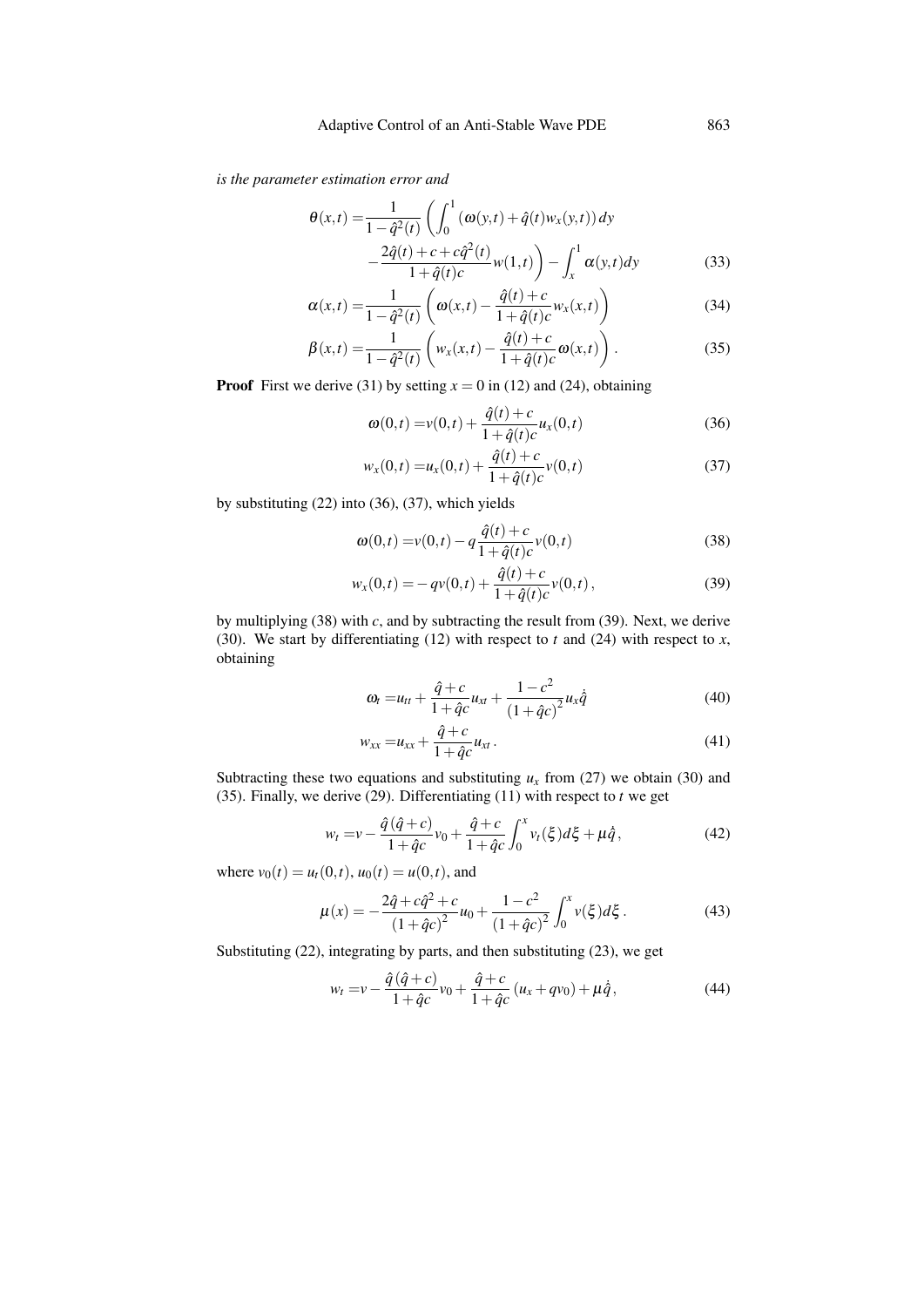Employing (12), we obtain

$$
w_t = \omega + \tilde{q}\frac{\hat{q} + c}{1 + \hat{q}c}v_0 + \mu\dot{\hat{q}}.
$$
\n(45)

To establish (29), it remains to show that  $\mu = \theta$ . From (26) and (34) we note that

$$
v = \frac{(1 + \hat{q}c)^2}{1 - c^2} \alpha.
$$
 (46)

Substituting (46) into (43), we get

$$
\mu(x) = -\frac{2\hat{q} + c\hat{q}^2 + c}{(1 + \hat{q}c)^2}u_0 + \int_0^x \alpha(\xi)d\xi.
$$
 (47)

Setting  $x = 0$  in (11) we get that

$$
u_0 = \frac{1 + \hat{q}c}{1 - \hat{q}^2} w_0.
$$
\n(48)

With the elementary observation that  $w_0 = w_1 - \int_0^1 w_x(y) dy$ . where  $w_0(t) = w(0, t)$ , we get

$$
u_0 = \frac{1 + \hat{q}c}{1 - \hat{q}^2} \left( w_1 - \int_0^1 w_x(y) dy \right).
$$
 (49)

Substituting (49) into (47) we get

$$
\mu(x) = -\frac{2\hat{q} + c\hat{q}^2 + c}{(1 + \hat{q}c)(1 - \hat{q}^2)} \left(w_1 - \int_0^1 w_x(y) dy\right) + \int_0^x \alpha(\xi) d\xi.
$$
 (50)

Noting that  $\int_0^x \alpha = \int_0^1 \alpha - \int_x^1 \alpha$ , we get

$$
\mu(x) = \int_0^1 \left( \frac{2\hat{q} + c\hat{q}^2 + c}{(1 + \hat{q}c)(1 - \hat{q}^2)} w_x(y) + \alpha(y) \right) dy
$$

$$
- \frac{2\hat{q} + c\hat{q}^2 + c}{(1 + \hat{q}c)(1 - \hat{q}^2)} w_1 - \int_x^1 \alpha(\xi) d\xi
$$
(51)

With (46) and (26), a simple calculation shows that

$$
\frac{2\hat{q} + c\hat{q}^2 + c}{(1 + \hat{q}c)(1 - \hat{q}^2)}w_x + \alpha = \frac{1}{1 - \hat{q}^2}(\omega + \hat{q}w_x)
$$
(52)

 $\blacksquare$ 

Hence, from (51), (52), and (33), it follows that  $\mu = \theta$ .

Note that only the first derivative 
$$
\hat{q}
$$
 appears in the target system (29), (30) and not the second derivative  $\hat{q}$ .

In the non-adaptive case, the 'target system'  $w_{tt} = w_{xx}, w_x(0,t) = cw_t(0,t)$  combined with an appropriate boundary condition at  $x = 1$ , is exponentially stable. Our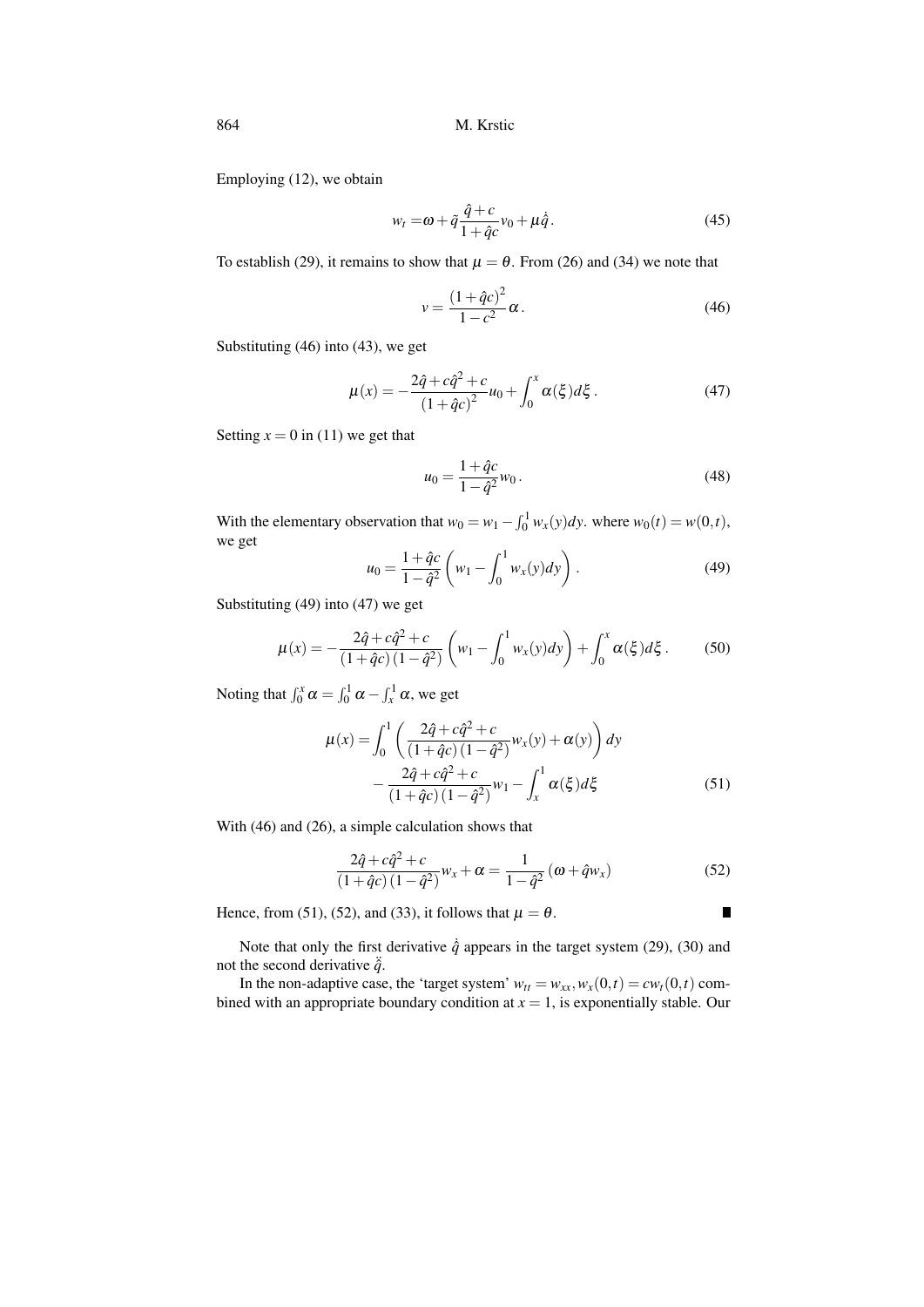task is to prove stability of the target system (29)–(31) in the adaptive case, namely, when  $\tilde{q}(t) \neq 0$  and  $\dot{\tilde{q}}(t) \neq 0$  are acting as perturbations to the system.

Before we proceed with further analysis, in the remainder of this section we give several more relations that are satisfied by the transformed state variables. They will come in handy in the design and in the stability proof. The first of these relations is

$$
w_{xt}(x,t) = \omega_x(x,t) + \alpha(x,t)\dot{\hat{q}}(t)
$$
\n(53)

and the second one is

$$
u_t(0,t) = \frac{1 + \hat{q}(t)c}{1 + \hat{q}(t)c - q(\hat{q}(t) + c)} \omega(0,t),
$$
\n(54)

which, along with (31), gives a damper-like boundary condition at  $x = 0$ , but with time-varying damping:

$$
w_x(0,t) = \frac{c - \tilde{q}(t) \frac{1 + \hat{q}(t)c}{1 - \hat{q}^2(t)}}{1 - \tilde{q}(t) \frac{\hat{q}(t) + c}{1 - \hat{q}^2(t)}} \omega(0,t)
$$
(55)

$$
=\frac{c+\frac{\tilde{q}(t)}{q\hat{q}(t)-1}}{1+c\frac{\tilde{q}(t)}{q\hat{q}(t)-1}}\omega(0,t)
$$
\n(56)

$$
= \frac{\hat{q}(t) + c - q(1 + \hat{q}(t)c)}{1 + \hat{q}(t)c - q(\hat{q}(t) + c)} \omega(0, t).
$$
 (57)

Each of the three forms of the damping coefficient (multiplying  $\omega(0,t)$ ) on the righthand side) will be useful in the subsequent analysis. We will have to restrict the size of the gain *c* to prevent the denominator of this time-varying damping coefficient from going through zero as our estimate  $\hat{q}(t)$  undergoes possibly broad transients. Note however that none of the three forms (55)–(57) of the damping boundary condition at  $x = 0$ , which are not linear in  $\tilde{q}(t)$ , will be used for update law design. The form (31), which is linear in  $\tilde{q}(t)$ , will be used for update law design.

The target system (17)–(19) can be represented completely in terms of the target system variables, by substituting (25) and (27) into (17) and (19), respectively. This representation is

$$
w_t(x,t) = \omega(x,t) + \tilde{q}(t)\frac{\hat{q}(t) + c}{1 + \hat{q}(t)c - q(\hat{q}(t) + c)}\omega(0,t) + \theta(x,t)\dot{\hat{q}}(t)
$$
(58)

$$
\omega_t(x,t) = w_{xx}(x,t) + \beta(x,t)\dot{\hat{q}}(t)
$$
\n
$$
\tilde{q}(t) \tag{59}
$$

$$
w_x(0,t) = \frac{c + \frac{t^2}{q\hat{q}(t) - 1}}{1 + c\frac{\tilde{q}(t)}{q\hat{q}(t) - 1}} \omega(0,t).
$$
 (60)

This is an equally valid representation as  $(29)$ – $(31)$ , however  $(60)$  cannot be used for update law design because it is not linearly parameterized in  $\tilde{q}(t)$ .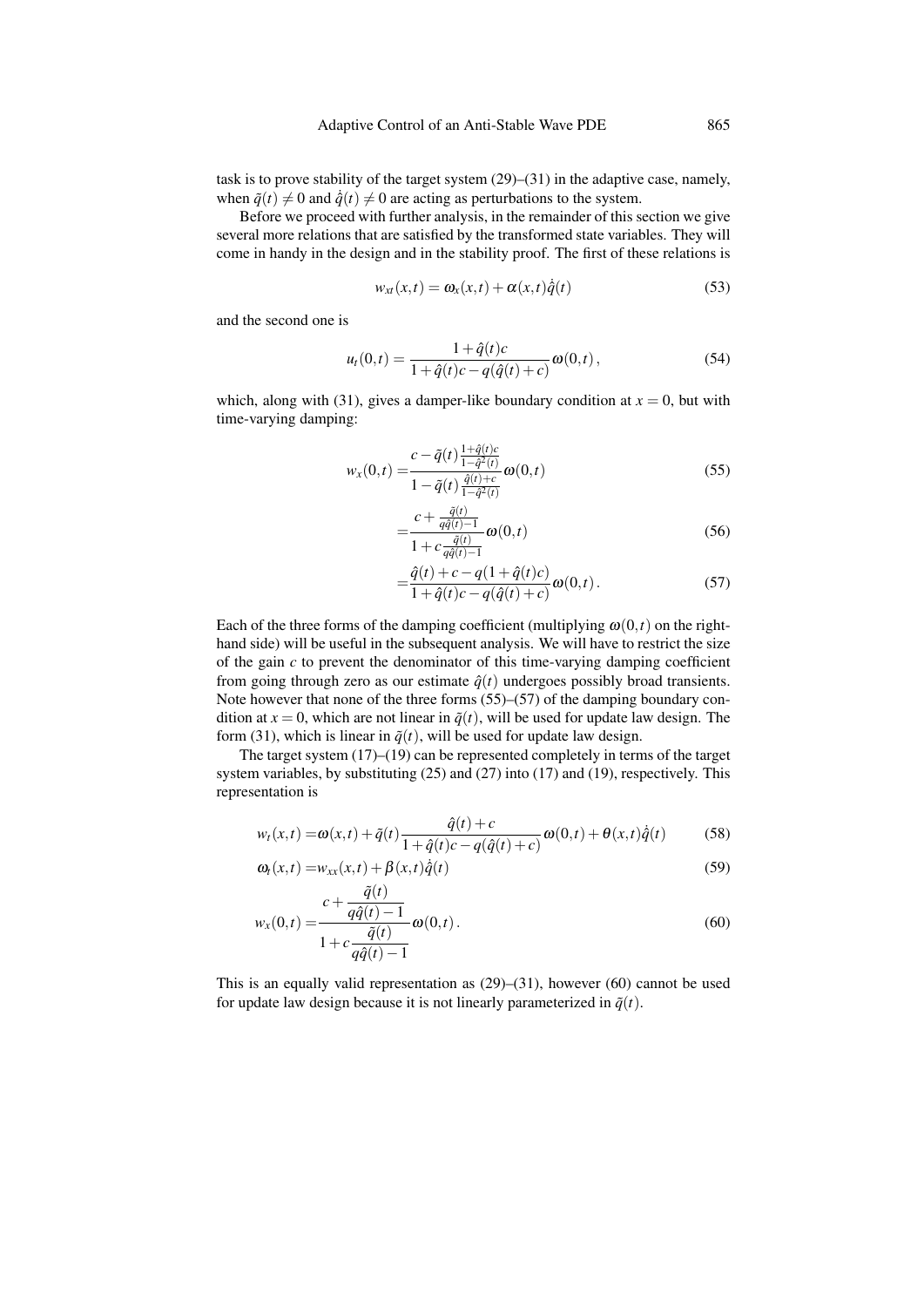| $\Omega(t)$                 | the system norm of the nonadaptive system              | (18  |
|-----------------------------|--------------------------------------------------------|------|
| $\overline{\Upsilon(t)}$    | the system norm of the adaptive system                 | (17  |
| $\overline{\mathscr{E}(t)}$ | the total energy of the nonadaptive target system      | (62) |
| E(t)                        | the Lyapunov function of the nonadaptive target system | (68) |
| $\overline{V(t)}$           | the Lyapunov function of the adaptive target system    | (75  |
| $\Sigma(t)$                 | the system norm of the nonadaptive target system       | (61  |

Table 1: System norms and Lyapunov-like functions used in the paper.

# 5 Proof of Theorem 1—Step I: Lyapunov Calculations

The proof of Theorem 1 is rather complicated, since the closed-loop adaptive system is a nonlinear infinite-dimensional system. This system is globally stable and achieves global regulation of the PDE state, however, it is not globally asymptotically stable, since, as is normally the case in adaptive control, the parameter estimation error does not converge to zero.

Our analysis will employ several Lyapunov functions and system norms of increasing complexity. We list them in Table 1 for the reader's convenience. The norms  $Ω(t)$  and

$$
\Sigma(t) = \int_0^1 \omega^2(x, t) dx + \int_0^1 w_x^2(x, t) dx + w^2(1, t)
$$
 (61)

are on the space  $H^1(0,1) \times L^2(0,1)$ , for the states, respectively,  $(u, v)$  and  $(w, \omega)$ , whereas the norm  $\Upsilon(t)$  is on the space  $H^1(0,1) \times L^2(0,1) \times \mathbb{R}$  for the state  $(u, v, \tilde{q})$ .

We prove Theorem 1 through a series of lemmas, starting with a lemma that employs a simple "total energy" functional as the Lyapunov functional for the system and provides the justification for the selection of the control law (65).

Lemma 2 *Consider the Lyapunov function candidate*

$$
\mathcal{E}(t) = \frac{1}{2} \left( \int_0^1 \omega^2(x, t) dx + \int_0^1 w_x^2(x, t) dx + c_1 w^2(1, t) \right), \tag{62}
$$

*where*  $c_1 > 0$ *. The control law* (65) guarantees that

$$
\dot{\mathscr{E}}(t) = \int_0^1 \left( w_x(x,t) \alpha(x,t) + \omega(x,t) \beta(x,t) \right) dx \dot{q}(t) \n+ c_1 w(1,t) \theta(1,t) \dot{q}(t) - c \omega^2(0,t) \n+ \tilde{q}(t) \frac{(1-c^2) \omega(0,t) + c_1(\hat{q}(t) + c) w(1,t)}{1 + \hat{q}(t)c} u_t(0,t).
$$
\n(63)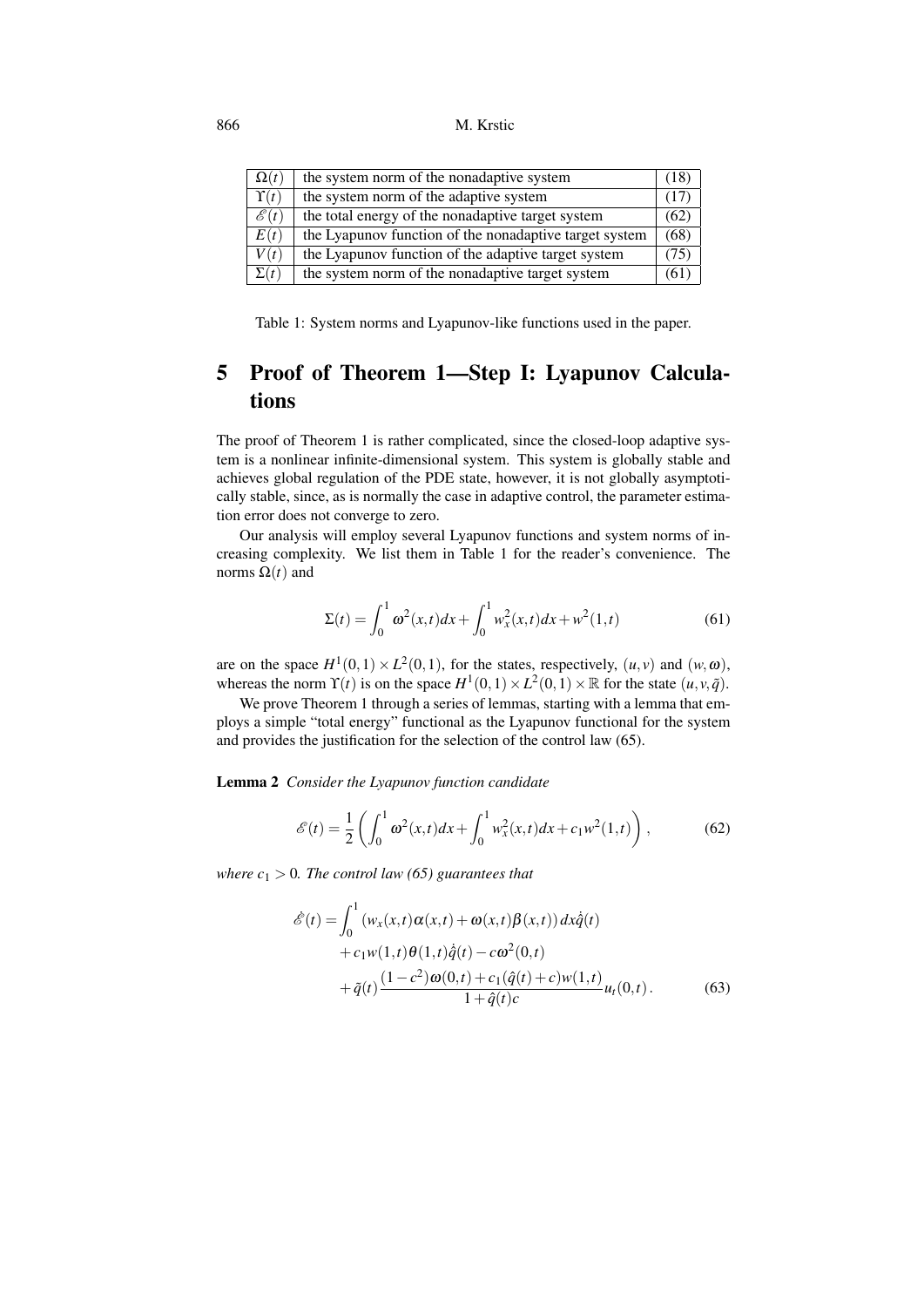Proof The derivative of the energy function (62), after an integration by parts and substitution of (30) and (53), is obtained in the form

$$
\hat{\mathscr{E}}(t) = \int_0^1 (\omega(x,t)w_{xx}(x,t) + w_x(x,t)\omega_x(x,t)) dx \n+ \int_0^1 (w_x(x,t)\alpha(x,t) + \omega(x,t)\beta(x,t)) dx\hat{q}(t) \n+ c_1w(1,t)w_t(1,t) \n= \int_0^1 (w_x(x,t)\alpha(x,t) + \omega(x,t)\beta(x,t)) dx\hat{q}(t) \n+ \omega(1,t)w_x(1,t) - \omega(0,t)w_x(0,t) + c_1w(1,t)w_t(1,t),
$$
\n(64)

and, after the substitution of (31) and of (29) for  $x = 1$ , it becomes

$$
\hat{\mathscr{E}}(t) = \int_0^1 \left( w_x(x,t) \alpha(x,t) + \omega(x,t) \beta(x,t) \right) dx \hat{q}(t) \n+ c_1 w(1,t) \theta(1,t) \hat{q}(t) - c \omega^2(0,t) \n+ \tilde{q}(t) \frac{(1 - c^2) \omega(0,t) + c_1(\hat{q}(t) + c) w(1,t)}{1 + \hat{q}(t)c} u_t(0,t) \n+ \omega(1,t) w_x(1,t) + c_1 w(1,t) \omega(1,t).
$$
\n(65)

The basis of the controller selection (6) is dealing with the cross-terms in the last line of (65). The control law (6) yields a simple Robin boundary condition

$$
w_x(1,t) = -c_1 w(1,t), \qquad (66)
$$

which, by substitution into (65), gives (63).

Remark 1 The boundary condition (66), which introduces a stiffness/spring-like term in the closed-loop PDE system, helps explain the control law  $(6)$ . When  $c_1$  is small, the control law (6) uses mainly velocity feedback, whereas larger values of *c*<sup>1</sup> allow the introduction of position feedback, which is essential for the regulation of the entire (position and velocity) state to zero. Figures 4 and 5 show graphically the distribution of the closed-loop eigenvalues of the PDE system  $w_{tt} = w_{xx}$ ,  $w_x(0,t) =$  $cw_t(0,t)$ ,  $w_x(1,t) = -c_1w(1,t)$  for  $c_1 \gg 1$  and the dependence of the eigenvalues on *c* and *n*. The eigenvalues are given by

$$
\lambda_n = \varepsilon - \frac{1}{2} \ln \left| \frac{1+c}{1-c} \right| + j\pi \left\{ \begin{array}{ll} n+1/2, & 0 \le c \le 1 \\ n, & c > 1 \end{array} \right. \tag{67}
$$

for  $n \in \mathbb{Z}$ , where  $\varepsilon \in \mathbb{C}$ ,  $|\varepsilon| = O(1/c_1)$ , and Re $\varepsilon \le 0$ . As gain *c* grows from 0 to +1, the eigenvalues move leftward, all the way to −∞. As *c* further grows from +1 to + $\infty$ , the eigenvalues move rightward from  $-\infty$  towards the imaginary axis, whereas their imaginary parts drop down by  $\pi/2$ . For a fixed *c*, the eigenvalues are always distributed on a vertical line. They depend linearly on *n*, namely, they are equi-distant along the vertical line.

$$
\blacksquare
$$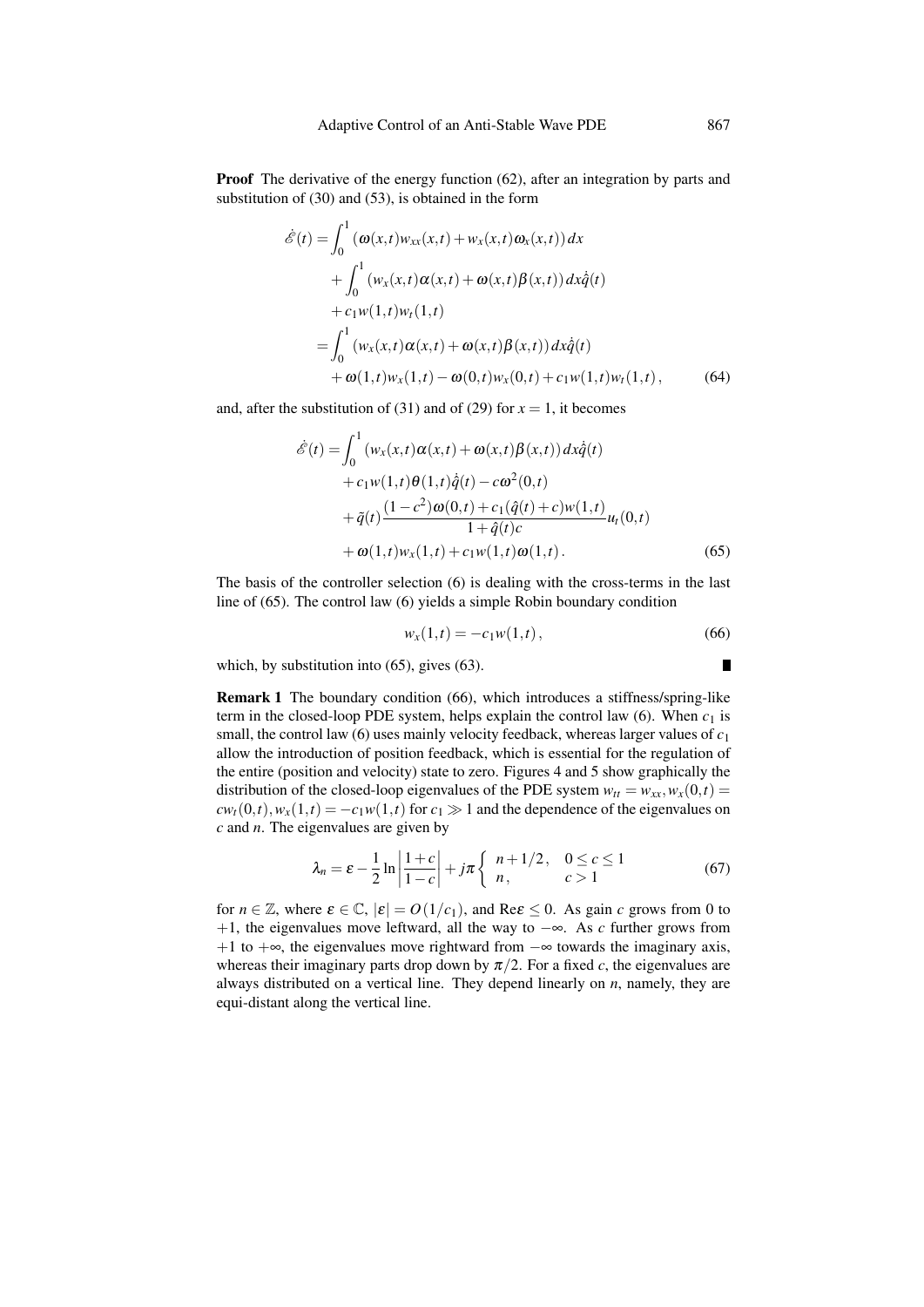

Figure 4: Eigenvalues of the wave PDE with boundary damping for  $c_1 \gg 1$ . As *c* grows from 0 to +1, the eigenvalues move leftward, all the way to −∞. As *c* further grows from  $+1$  to  $+\infty$ , the eigenvalues move rightward from  $-\infty$  towards the imaginary axis, whereas their imaginary parts drop down by  $\pi/2$ .



Figure 5: Eigenvalues of the wave PDE with boundary damping for  $c_1 \gg 1$ , continued from Figure 4. For a fixed *c*, the eigenvalues are always distributed on a vertical line. They depend linearly on *n*, namely, they are equidistant along the vertical line.

Even in the nonadaptive case, the result of Lemma 2 is insufficient for proving stability because, when  $\tilde{q}(t) \equiv \dot{q}(t) \equiv 0$ , we only have  $\mathscr{E}(t) = -c\omega^2(0,t)$ , which is only negative semidefinite relative to the Lyapunov function (62).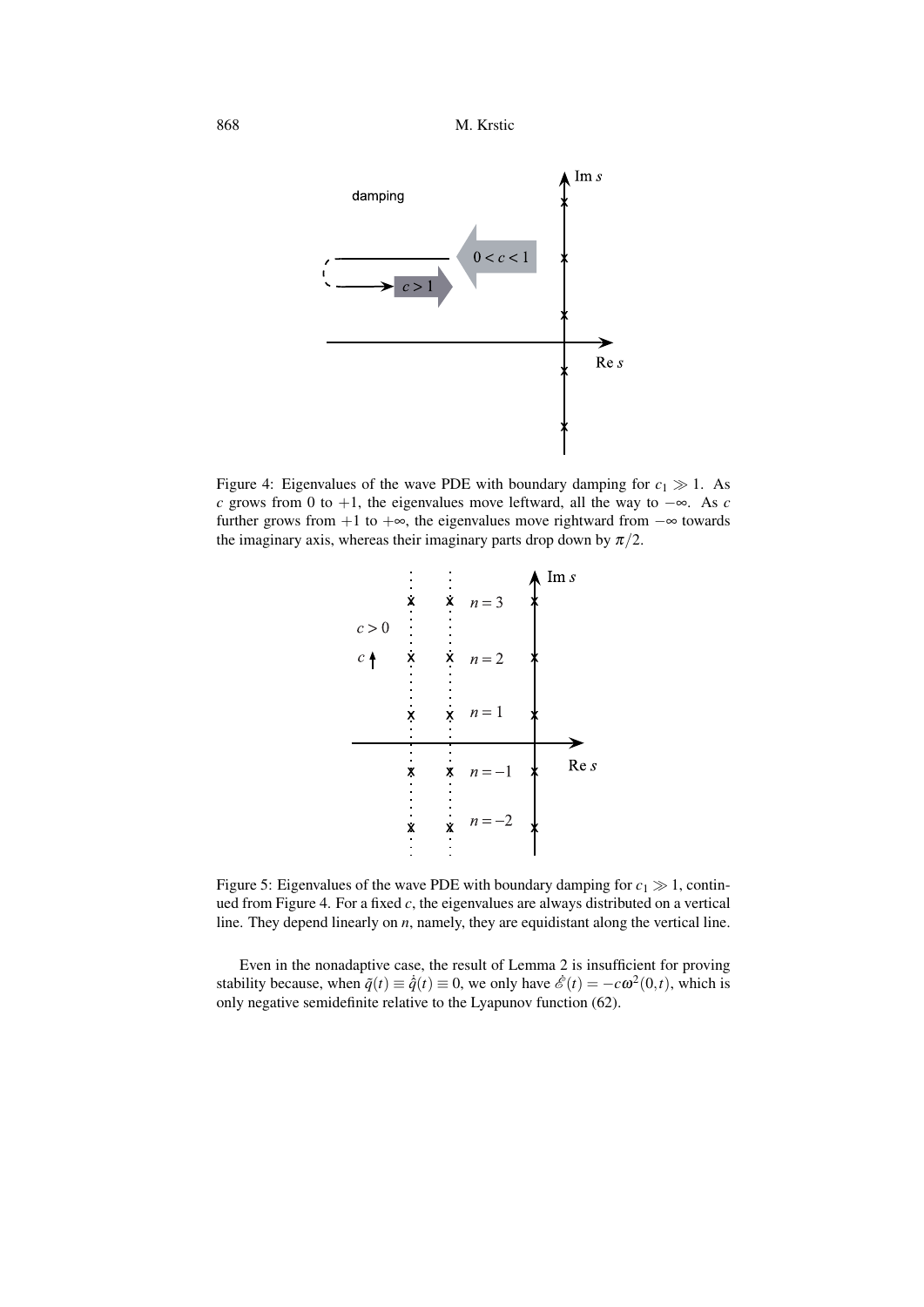Lemma 3 *Consider the Lyapunov function candidate*

$$
E(t) = \mathcal{E}(t) + \delta \int_0^1 (-2+x)\omega(x,t)w_x(x,t)dx.
$$
 (68)

*For all*  $\delta \in (0, 1/2)$  *the following holds* 

$$
(1-2\delta)\mathscr{E}(t) \le E(t) \le (1+2\delta)\mathscr{E}(t). \tag{69}
$$

*Furthermore,*

$$
\dot{E}(t) = -\delta \int_0^1 (\omega^2(x,t) + w_x^2(x,t)) dx \n- \frac{\delta}{2} (\omega^2(1,t) + c_1^2 w^2(1,t)) \n- (c - \delta (1 + n(t))) \omega^2(0,t) + \eta(t) \dot{q}(t) \n+ \tilde{q}(t) \frac{(1 - c^2) \omega(0,t) + c_1(\hat{q}(t) + c) w(1,t)}{1 + \hat{q}(t)c} u_t(0,t),
$$
\n(70)

*where*

$$
n(t) = \left(\frac{c + \frac{\tilde{q}(t)}{q\hat{q}(t)-1}}{1 + c\frac{\tilde{q}(t)}{q\hat{q}(t)-1}}\right)^2 = \left(\frac{\hat{q}(t) + c - q(1+\hat{q}(t)c)}{1 + \hat{q}(t)c - q(\hat{q}(t) + c)}\right)^2 \tag{71}
$$

*and where*

$$
\eta(t) = \int_0^1 (w_x(x,t)\alpha(x,t) + \omega(x,t)\beta(x,t)) dx
$$
  
+  $\delta \int_0^1 (-2+x) (w_x(x,t)\beta(x,t) + \omega(x,t)\alpha(x,t)) dx$   
+  $c_1 w(1,t)\theta(1,t)$ . (72)

Proof Such augmentation is common in the stability theory for wave equations. To our knowledge, it has been used for the first time in the context of adaptive estimation in [9]. It is easy to see, with the help of Young's inequality, that

$$
-2\delta\mathscr{E}(t) \leq \delta\int_0^1 (-2+x)\omega(x,t)w_x(x,t)dx \leq 2\delta\mathscr{E}(t),\tag{73}
$$

which implies (69). With a lengthy calculation we now obtain

$$
\dot{E}(t) = -\delta \int_0^1 (\omega^2(x,t) + w_x^2(x,t)) dx \n- \frac{\delta}{2} (\omega^2(1,t) + w_x^2(1,t)) + \delta (\omega^2(0,t) + w_x^2(0,t)) \n- c\omega^2(0,t) + \eta(t)\dot{\hat{q}}(t) \n+ \tilde{q}(t) \frac{(1-c^2)\omega(0,t) + c_1(\hat{q}(t) + c)w(1,t)}{1+\hat{q}(t)c} u_t(0,t).
$$
\n(74)

Substituting (56) and (66), we obtain (70).

 $\blacksquare$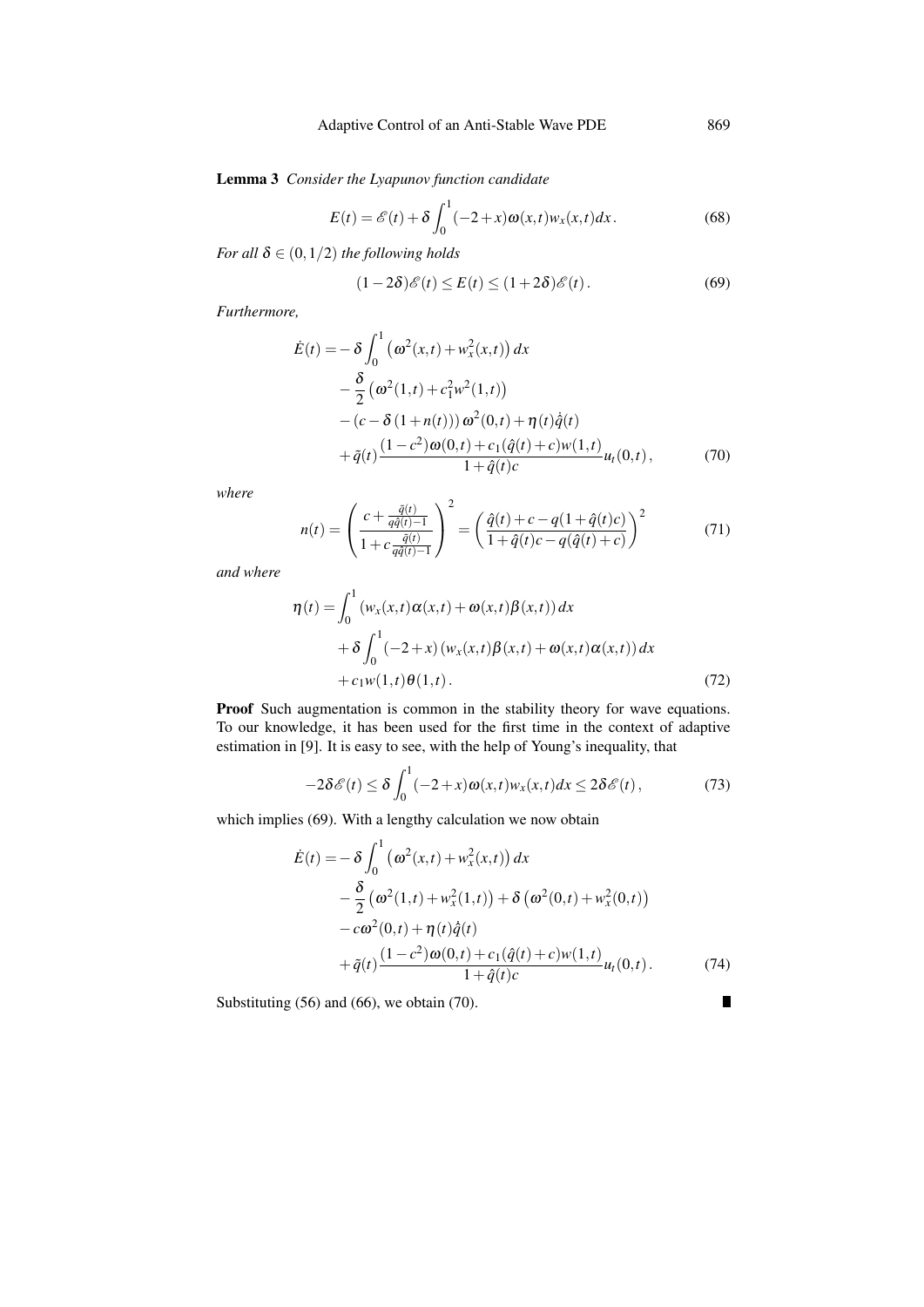In the next lemma, we further augment the Lyapunov function, bringing it into its final, complete form. This lemma provides a justification for the choice of the update law.

Lemma 4 *Consider the Lyapunov function candidate*

$$
V(t) = \ln(1 + E(t)) + \frac{1}{2\gamma}\tilde{q}^{2}(t),
$$
\n(75)

*where* γ *>* 0*. The derivative of the Lyapunov function is bounded by*

$$
\dot{V}(t) \leq \frac{1}{1+E(t)} \left\{ -\delta \int_0^1 (\omega^2(x,t) + w_x^2(x,t)) dx -\frac{\delta}{2} (\omega^2(1,t) + c_1^2 w^2(1,t)) - (c - \delta (1+n(t))) \omega^2(0,t) + \eta(t) \dot{q}(t) \right\}.
$$
\n(76)

**Proof** Taking a derivative of (75), with the help of (70), we obtain

$$
\dot{V}(t) = \frac{1}{1+E(t)} \left\{ -\delta \int_0^1 (\omega^2(x,t) + w_x^2(x,t)) dx \n- \frac{\delta}{2} (\omega^2(1,t) + c_1^2 w^2(1,t)) \n- (c - \delta (1+n(t))) \omega^2(0,t) + \eta(t) \dot{q}(t) \right\} \n+ \tilde{q}(t) \frac{(1-c^2)\omega(0,t) + c_1(\hat{q}(t) + c)w(1,t)}{(1+\hat{q}(t)c)(1+E(t))} u_t(0,t) \n- \frac{1}{\gamma} \tilde{q}(t) \dot{\tilde{q}}(t),
$$
\n(77)

The update law (7) is chosen to achieve cancellation of the last two terms in (77). To see how the cancellation of the last two terms in (77) occurs, even in the presence of parameter projection, we first introduce a more compact notation for the update law by substituting (54) into (7), thus getting

$$
\dot{\hat{q}}(t) = \gamma \frac{\text{Proj}\{\xi(t)\}}{1 + E(t)}
$$
\n(78)

$$
\xi(t) = \frac{(1 - c^2)\omega(0, t) + c_1(\hat{q}(t) + c)w(1, t)}{1 + \hat{q}(t)c - q(\hat{q}(t) + c)}\omega(0, t).
$$
\n(79)

Hence, the last two terms in (77) are

$$
\tilde{q}(t) \frac{\xi(t) - \text{Proj}\{\xi(t)\}}{1 + E(t)}.
$$
\n(80)

By (8), Proj $\{\xi(t)\}=0$  whenever  $(\xi, \hat{q})\in \mathscr{G} = \{\hat{q} \leq q \text{ and } \xi < 0\} \cup \{\hat{q} \geq \bar{q} \text{ and } \xi > 0\}$ and Proj { $\xi(t)$ } =  $\xi(t)$  otherwise. Since  $\mathscr{G} \in {\{\tilde{q}(t)\xi(t) \leq 0\}}$ , we get that

$$
\tilde{q}(t) \frac{\xi(t) - \text{Proj}\left\{\xi(t)\right\}}{1 + E(t)} \le 0,\tag{81}
$$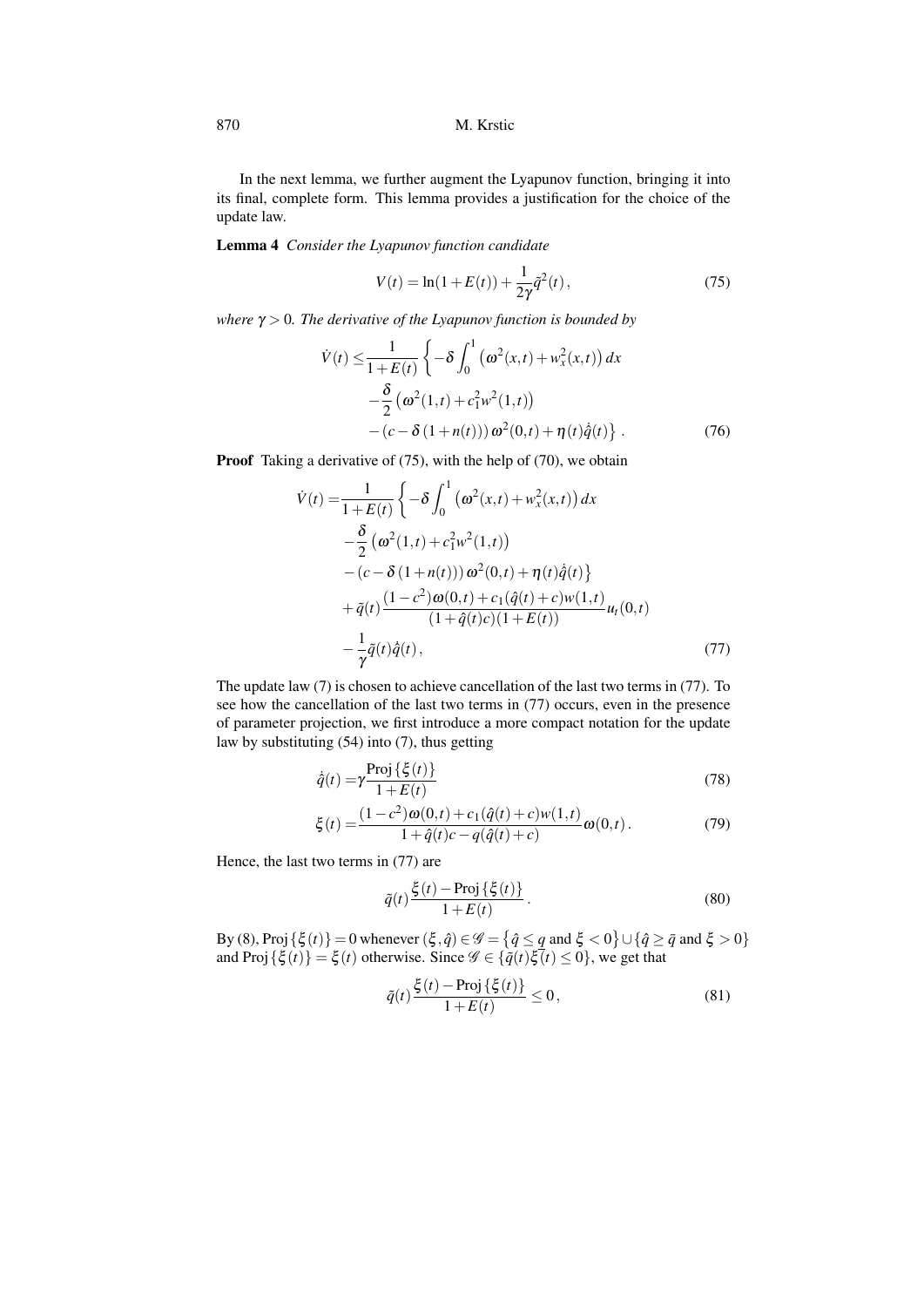thus obtaining (76).

In the next lemma we deal with the possibly detrimental effect of  $n(t)$ , defined in (71), in the Lyapunov inequality (76).

**Lemma 5** *For all*  $c \in (0, c^*)$ *, there exists a finite*  $n^* \geq 0$  *such that* 

$$
\dot{V}(t) \leq \frac{1}{1+E(t)} \left\{ -\delta \int_0^1 (\omega^2(x,t) + w_x^2(x,t)) dx -\frac{\delta}{2} (\omega^2(1,t) + c_1^2 w^2(1,t)) - (c - \delta (1 + n^*)) \omega^2(0,t) + \gamma \frac{\eta(t) \text{Proj} \{\xi(t)\}}{1+E(t)} \right\}.
$$
\n(82)

Proof Substituting (78) and (79) into (76) we get

$$
\dot{V}(t) \leq \frac{1}{1+E(t)} \left\{ -\delta \int_0^1 (\omega^2(x,t) + w_x^2(x,t)) dx -\frac{\delta}{2} (\omega^2(1,t) + c_1^2 w^2(1,t)) - (c - \delta (1+n(t))) \omega^2(0,t) + \gamma \frac{\eta(t) \text{Proj} \{\xi(t)\}}{1+E(t)} \right\}.
$$
\n(83)

Due to standard properties of the projection operator, we obtain that, with the update law (7), the following is satisfied

$$
\hat{q}(t) \in \left[\underline{q}, \bar{q}\right], \quad \forall t \ge 0. \tag{84}
$$

Then, due to (84), choosing *c* such that  $0 < c < c^*$ , guarantees that

$$
1 + \hat{q}(t)c - q(\hat{q}(t) + c) \neq 0
$$
 (85)

for all time. For a given  $c \in (0, c^*)$ , let us denote

$$
n^* = \max_{\hat{q} \in [q, \bar{q}]} \left( \frac{\hat{q} + c - q(1 + \hat{q}c)}{1 + \hat{q}c - q(\hat{q} + c)} \right)^2 < \infty. \tag{86}
$$

Hence, we get (87).

With the standard property of the projection operator that  $|Proj \{\xi\}| \leq |\xi|$ , we get

$$
\dot{V}(t) \leq \frac{1}{1+E(t)} \left\{ -\delta \int_0^1 (\omega^2(x,t) + w_x^2(x,t)) dx -\frac{\delta}{2} (\omega^2(1,t) + c_1^2 w^2(1,t)) - (c - \delta (1 + n^*)) \omega^2(0,t) + \gamma \frac{|\eta(t)||\xi(t)|}{1+E(t)} \right\}.
$$
\n(87)

We need to bound the non-negative term  $|\eta(t)||\xi(t)|$ , which we do in the next two lemmas.

 $\blacksquare$ 

 $\blacksquare$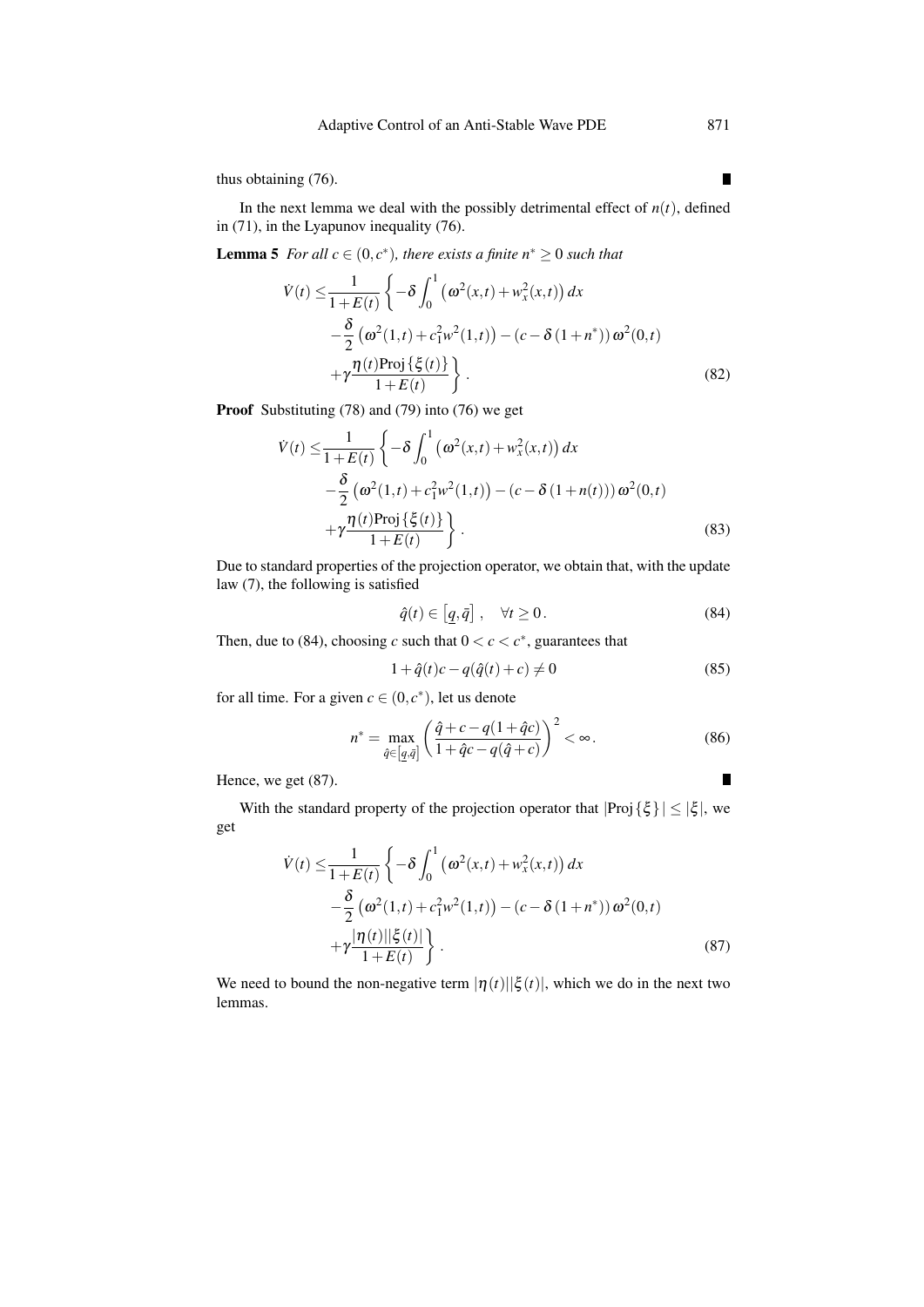Lemma 6 *There exists a positive constant m*<sup>1</sup> *such that*

$$
|\eta(t)| \le m_1 \mathscr{E}(t). \tag{88}
$$

Proof From (72), with the help of the Cauchy-Schwartz and Young's inequalities we get

$$
|\eta| \leq ||w_x|| ||\alpha|| + ||\omega|| ||\beta|| + 2\delta (||w_x|| ||\beta|| + ||\omega|| ||\alpha||)
$$
  
+  $\frac{c_1}{2} (w_1^2 + \theta_1^2)$   
 $\leq \left(\frac{1}{2} + \delta\right) (||w_x||^2 + ||\omega||^2 + ||\alpha||^2 + ||\beta||^2)$   
+  $\frac{c_1}{2} (w_1^2 + \theta_1^2)$ , (89)

where  $\theta_1(t) \triangleq \theta(1,t)$ . Then, from (33)–(35) we get

$$
\|\alpha\|^2 \le 2\left(\frac{\|\omega\|^2}{(1-\hat{q}^2)^2} + \left(\frac{\hat{q}+c}{(1-\hat{q}^2)(1+\hat{q}c)}\right)^2 \|\mathbf{w}_x\|^2\right) \tag{90}
$$

$$
\|\beta\|^2 \le 2\left(\frac{\|w_x\|^2}{\left(1-\hat{q}^2\right)^2} + \left(\frac{\hat{q}+c}{\left(1-\hat{q}^2\right)\left(1+\hat{q}c\right)}\right)^2 \|\omega\|^2\right) \tag{91}
$$

$$
\theta_1^2 \leq \frac{3}{(1-\hat{q}^2)^2} \left[ ||\boldsymbol{\omega}||^2 + \hat{q}^2 ||w_x||^2 + \left( \frac{2\hat{q} + c + c\hat{q}^2}{1 + \hat{q}c} \right)^2 w_1^2 \right] \tag{92}
$$

Substituting (90)–(92) into (89), noting from (62) that  $\mathcal{E} = (||w_x||^2 + ||\boldsymbol{\omega}||^2 + w_1^2)/2$ , with the help of (84) and a few simple majorizations we get

$$
m_1 = \max_{0 \le \underline{q} \le \hat{q} \le \overline{q}} \max \left\{ 1 + 3 \left( \frac{2\hat{q} + c + c\hat{q}^2}{(1 - \hat{q}^2)(1 + \hat{q}c)} \right)^2, \right\}
$$
  

$$
(1 + 2\delta) \left[ 1 + 2 \left( \frac{1}{(1 - \hat{q}^2)^2} + \left( \frac{\hat{q} + c}{(1 - \hat{q}^2)(1 + \hat{q}c)} \right)^2 \right) \right] + 3c_1 \frac{1 + \hat{q}^2}{(1 - \hat{q}^2)^2}.
$$
 (93)

With the next lemma, we complete our Lyapunov calculation, showing that  $\dot{V}$  is negative semidefinite.

**Lemma 7** *There exist positive constants*  $\delta^*$  *and*  $\gamma^*$  *such that, for any*  $\delta \in (0, \delta^*)$ *and any*  $\gamma \in (0, \gamma^*)$ *, there exists a positive constant*  $\mu$  *such that* 

$$
\dot{V}(t) \le -\frac{\mu}{1+E(t)} \left\{ \int_0^1 (\omega^2(x,t) + w_x^2(x,t)) dx + \omega^2(1,t) + w^2(1,t) + \omega^2(0,t) \right\}.
$$
\n(94)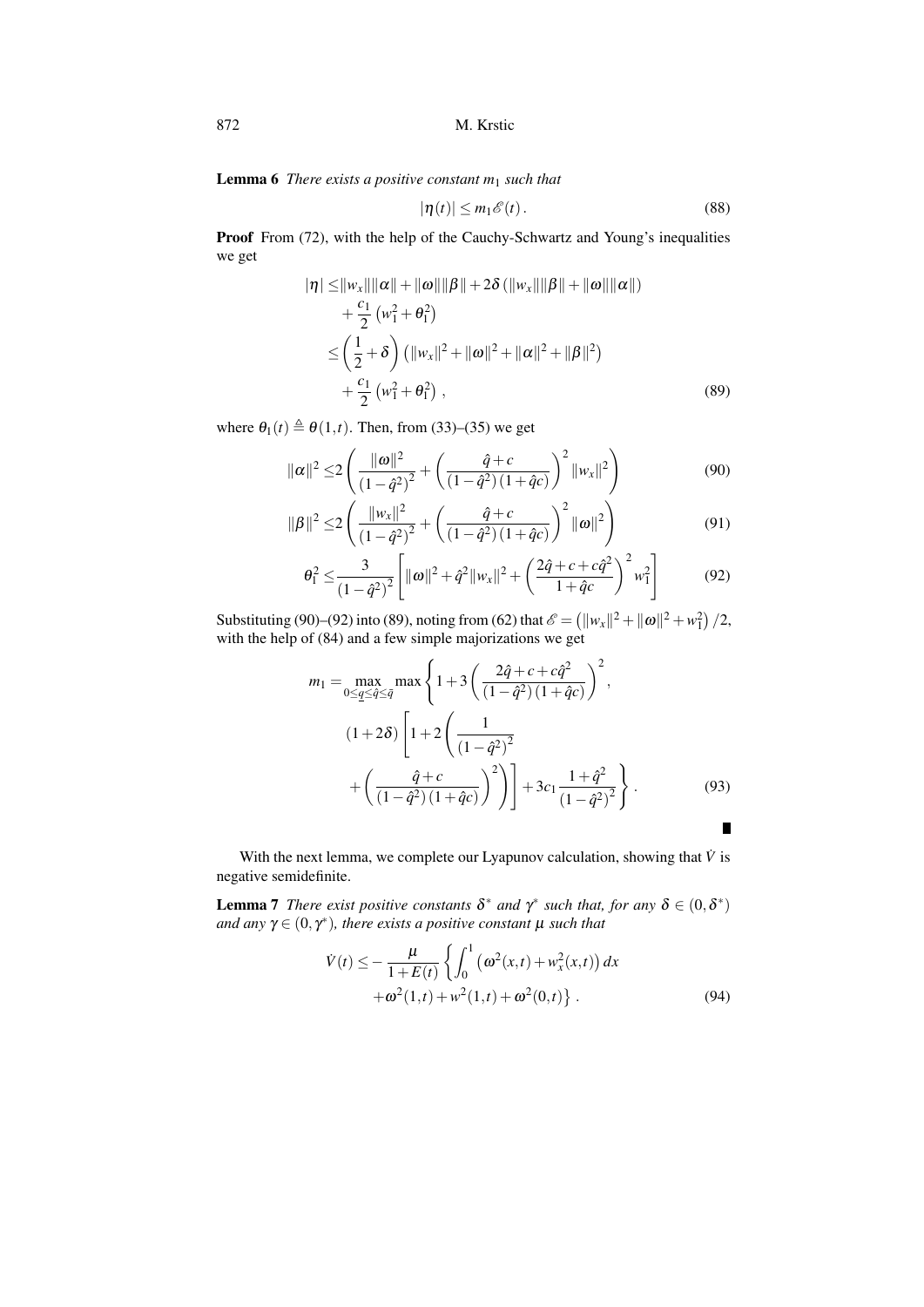Proof With the help of Lemma 6 and (69), we get

$$
\dot{V}(t) \leq \frac{1}{1+E(t)} \left\{ -\delta \int_0^1 (\omega^2(x,t) + w_x^2(x,t)) dx -\frac{\delta}{2} (\omega^2(1,t) + c_1^2 w^2(1,t)) - (c - \delta (1 + n^*)) \omega^2(0,t) + \gamma \frac{m_1}{1-2\delta} |\xi(t)| \right\}.
$$
\n(95)

Finally, with  $c \in (0, c^*)$ , (84), and Young's inequality, it follows that there exist positive constants *m*<sup>2</sup> and *m*<sup>3</sup> such that

$$
\frac{m_1}{1-2\delta}|\xi(t)| \le m_2 \omega(0,t)^2 + m_3 w(1,t)^2.
$$
 (96)

Consequently,

$$
\dot{V}(t) \leq \frac{1}{1+E(t)} \left\{ -\delta \int_0^1 (\omega^2(x,t) + w_x^2(x,t)) dx - \frac{\delta}{2} \omega^2(1,t) - \left(\frac{\delta c_1^2}{2} - \gamma m_3\right) w^2(1,t) - (c - \gamma m_2 - \delta(1+n^*)) \omega^2(0,t) \right\}.
$$
\n(97)

To finish the Lyapunov analysis, we first chose  $\gamma$  sufficiently small (as a function of  $\delta$ ) to make

$$
\frac{\delta c_1^2}{2} - \gamma m_3 > 0 \tag{98}
$$

and then  $\delta$  sufficiently small to make

$$
c - \gamma m_2 - \delta (1 + n^*) > 0.
$$
 (99)

Indeed, there exist constants

$$
\delta^*(\underline{q}, \bar{q}, c, c_1) = \frac{2c}{\frac{c_1^2 m_2}{m_3} + 4(1 + n^*)}
$$
(100)

$$
\gamma^*(\underline{q}, \bar{q}, c, c_1) = \frac{c_1^2 \delta^*}{4m_3}, \qquad (101)
$$

which are found (conservatively) as explicit functions of their arguments, so that (94) holds.

## 6 Proof of Theorem 1—Step II: Global Stability Bound

From the negative semi-definiteness of (94) it is clear that global stability follows since

$$
V(t) \le V(0), \quad \forall t \ge 0,
$$
\n(102)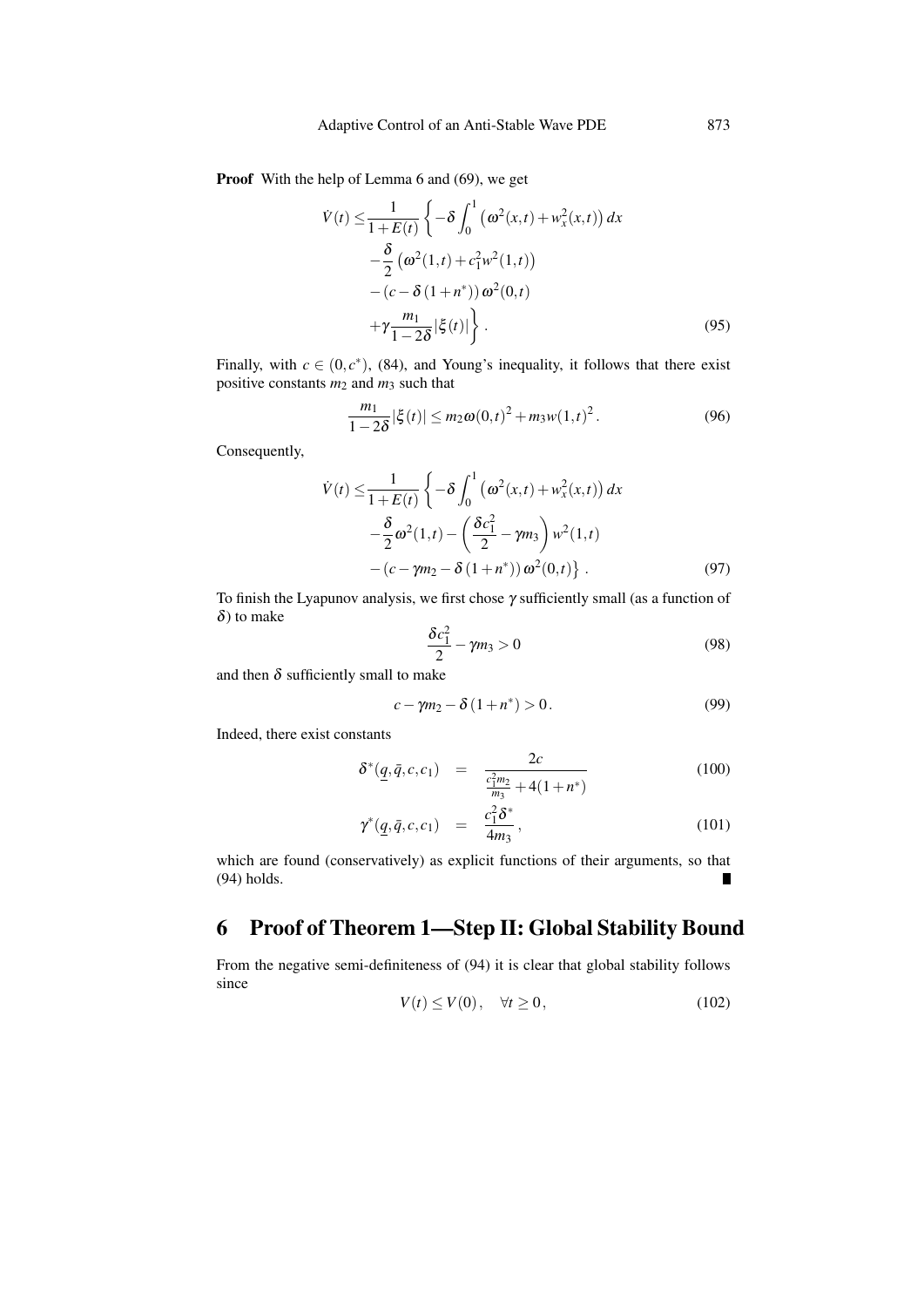however, we want to derive a specific stability estimate in terms of the system norm  $\Upsilon(t)$ . In the next two lemmas we give some norm estimates that allow us to derive a stability bound.

Lemma 8 *There exist positive constants s*<sup>1</sup> *and s*<sup>2</sup> *such that*

$$
s_1 \Sigma(t) \leq \Omega(t) \leq s_2 \Sigma(t). \tag{103}
$$

Proof From (12), (24), (25), (26)–(28), (18), and (61), with the help of (84) and the Cauchy-Schwartz inequality, one obtains

$$
s_{1} = \left(\max_{0 \leq \underline{q} \leq \hat{q} \leq \overline{q}} \max\left\{3\left(\frac{1-\hat{q}^{2}}{1+\hat{q}c}\right)^{2}, 3\left(\frac{\hat{q}+c}{1+\hat{q}c}\right)^{2}, 3\left(\frac{\hat{q}+c}{1+\hat{q}c}\right)^{2}, 3\left(\frac{\hat{q}+c}{1+\hat{q}c}\right)^{2}\right\}\right)
$$
\n
$$
3\left(\hat{q}\frac{\hat{q}+c}{1+\hat{q}c}\right)^{2}, 2+2\left(\frac{\hat{q}+c}{1+\hat{q}c}\right)^{2}\right\)^{-1}
$$
\n
$$
s_{2} = \max_{0 \leq \underline{q} \leq \hat{q} \leq \overline{q}} \max\left\{3\left(\frac{1+\hat{q}c}{1-\hat{q}^{2}}\right)^{2}, 3c^{2}\left(\frac{(1+\hat{q}c)(\hat{q}+c)}{(1-\hat{q}^{2})(1-c^{2})}\right)^{2}, 3c^{2}\left(\frac{(1+\hat{q}c)(\hat{q}+c)}{(1-\hat{q}^{2})(1-c^{2})}\right)^{2}, 2\left(\frac{(1+\hat{q}c)^{2}}{(1-\hat{q}^{2})(1-c^{2})}\right)^{2}+2\left(\frac{(1+\hat{q}c)(\hat{q}+c)}{(1-\hat{q}^{2})(1-c^{2})}\right)^{2}\right\}.
$$
\n(105)

Lemma 9

$$
\frac{2s_1}{(1+2\delta)\max\{1,c_1\}}E(t) \le \Omega(t) \le \frac{2s_2}{(1-2\delta)\min\{1,c_1\}}E(t). \tag{106}
$$

Proof Consider the norm  $(61)$  and note that

$$
\frac{\min\{1, c_1\}}{2} \Sigma(t) \le \mathcal{E}(t) \le \frac{\max\{1, c_1\}}{2} \Sigma(t).
$$
 (107)

 $\blacksquare$ 

The result of the lemma follows from Lemma 8, (69), and (107).

Now we are ready to establish a stability bound in terms of the system norm  $\Upsilon(t)$ .

Lemma 10 *The global stability estimate (16) holds with*

$$
R = 2\left(\frac{s_2}{(1-2\delta)\min\{1,c_1\}} + \gamma\right)
$$
 (108)

$$
\rho = \frac{1}{2} \left( \frac{(1+2\delta) \max\{1, c_1\}}{s_1} + \frac{1}{\gamma} \right). \tag{109}
$$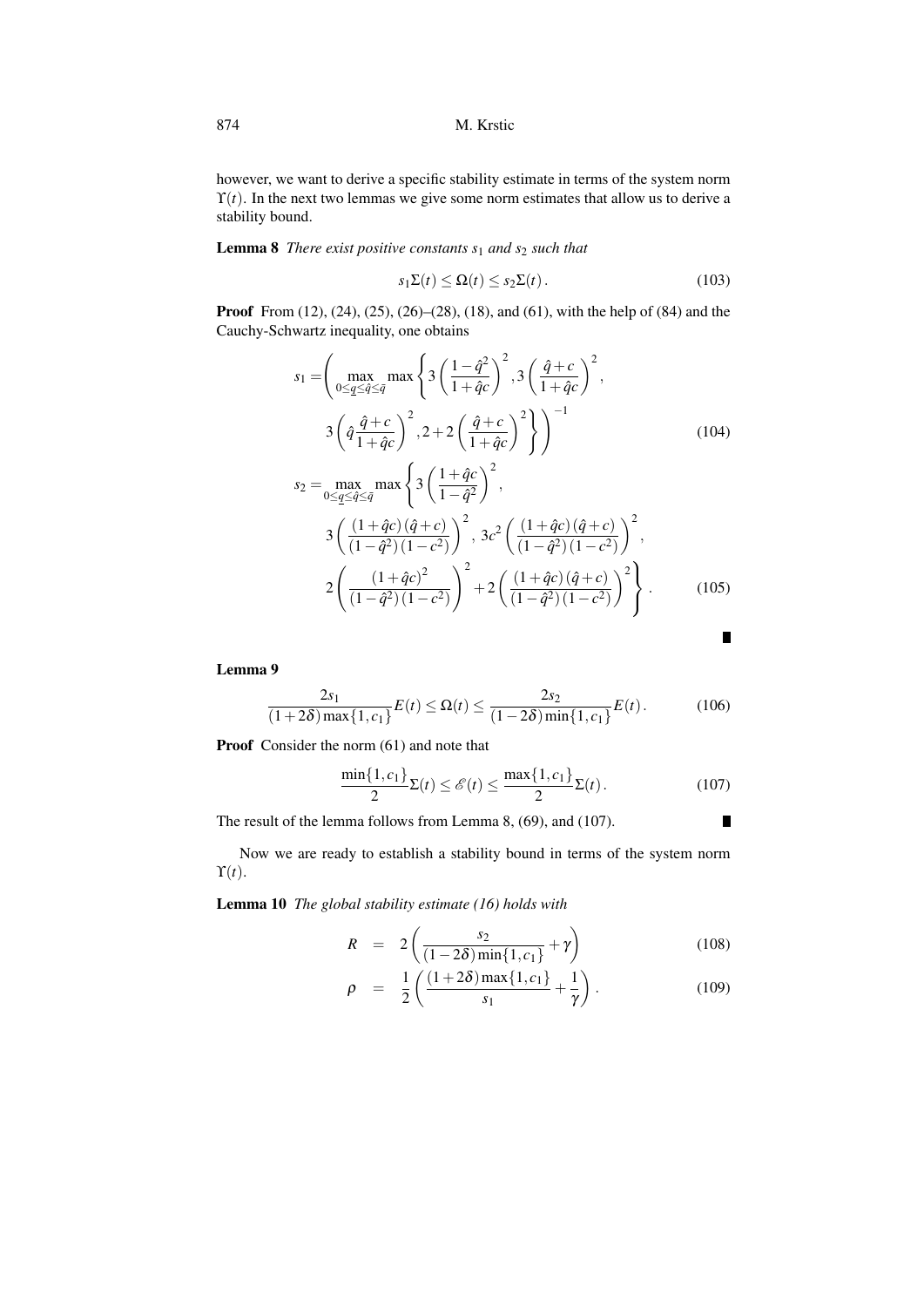Proof From  $(75)$  it follows that

$$
\tilde{q}^2(t) \le 2\gamma V(t) \le 2\gamma \left(e^{V(t)} - 1\right) \tag{110}
$$

$$
E(t) \leq e^{V(t)} - 1. \tag{111}
$$

With Lemma 9, (110), (111), and (102), we obtain

$$
\Upsilon(t) \le 2\left(\frac{s_2}{(1-2\delta)\min\{1,c_1\}} + \gamma\right) \left(e^{V(0)} - 1\right).
$$
 (112)

Finally, with (75) and Lemma 9, we get

$$
V(0) \leq E(0) + \frac{1}{2\gamma} \tilde{q}^{2}(0)
$$
  
 
$$
\leq \frac{1}{2} \left( \frac{(1+2\delta) \max\{1, c_{1}\}}{s_{1}} + \frac{1}{\gamma} \right) Y(0).
$$
 (113)

With the constants (108) and (109), we obtain a global stability estimate (16). П

It still remains to establish the regulation result. This result is proved in the following lemma.

## Lemma 11  $\int_0^\infty \Omega(t) dt < \infty$ .

Proof By integrating (94) in time, we get that

$$
\int_0^\infty \frac{\Sigma(t) + \omega^2(0, t) + \omega^2(1, t)}{1 + E(t)} dt \le \frac{V(0)}{\mu}.
$$
 (114)

Next, we note that

$$
\int_0^{\infty} \left(\Sigma(t) + \omega^2(0,t) + \omega^2(1,t)\right) dt
$$
  
= 
$$
\int_0^{\infty} \frac{\Sigma(t) + \omega^2(0,t) + \omega^2(1,t)}{1 + E(t)} (1 + E(t)) dt
$$
  

$$
\leq \left(1 + \sup_{\tau \geq 0} E(\tau)\right) \int_0^{\infty} \frac{\Sigma(t) + \omega^2(0,t) + \omega^2(1,t)}{1 + E(t)} dt.
$$
 (115)

From (102) and (111) we get that  $E(t) \le e^{V(0)} - 1$ , and hence

$$
\int_0^\infty \left( \Sigma(t) + \omega^2(0, t) \right) dt \le \frac{V(0)}{\mu} \left( e^{V(0)} - 1 \right). \tag{116}
$$

By (103), from the integrability of  $\Sigma(t)$ , it follows that

$$
\int_0^\infty \Omega(t)dt \le \frac{s_2 V(0)}{\mu} \left(e^{V(0)} - 1\right) < \infty,\tag{117}
$$

which completes the proof.

 $\blacksquare$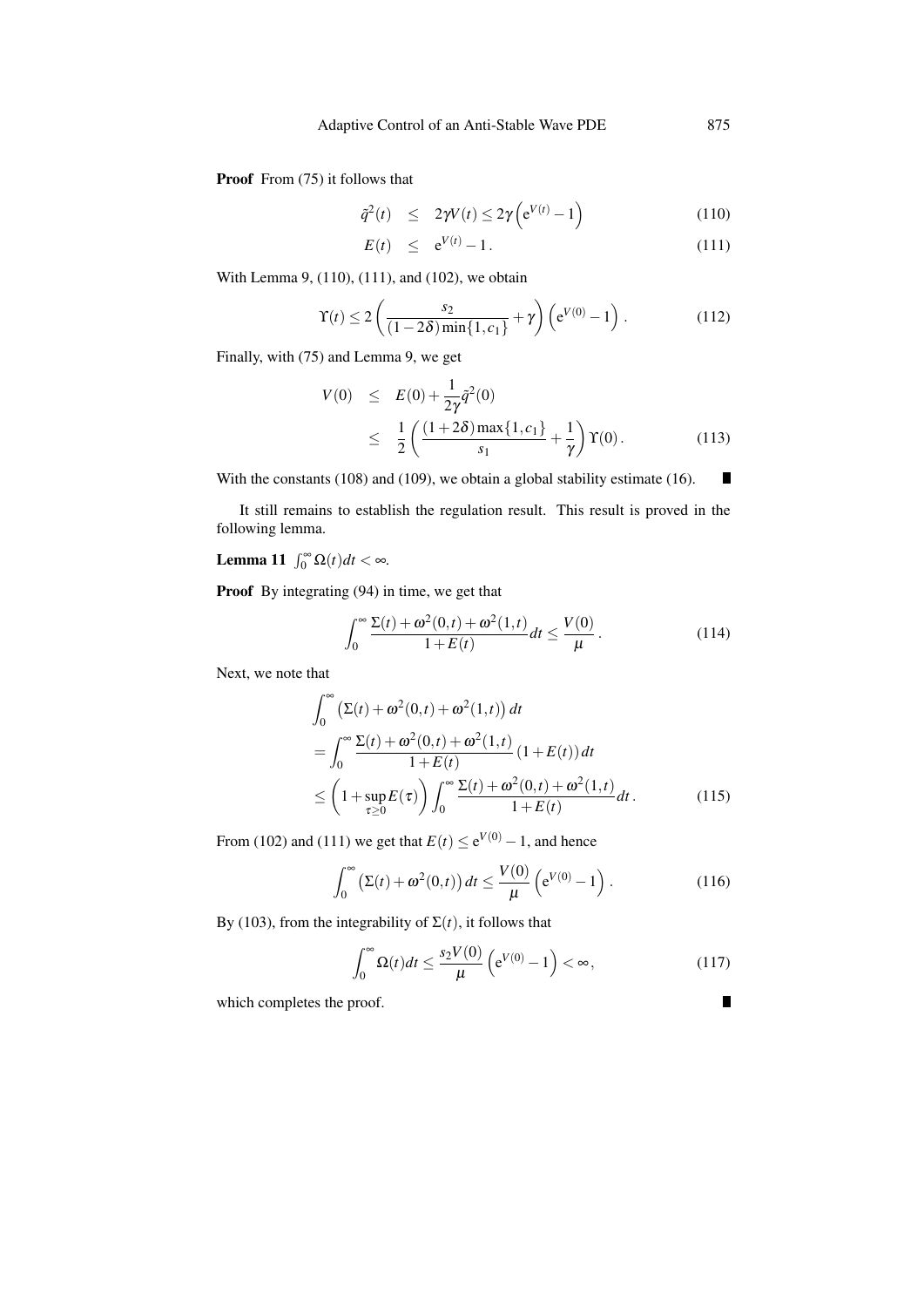**Remark 2** Though  $\int_0^\infty \Omega(t) dt < \infty$  guarantees that  $\Omega(t)$  is regulated to below any arbitrarily small positive constant for all times except possibly for a measure zero subset of the time axis, it is also desirable to have that  $\lim_{t\to\infty} \Omega(t) = 0$ , namely regulation in a strong sense. One would pursue this by proving that  $\lim_{t\to\infty} \mathscr{E}(t) = 0$ and infer the same result for  $\Omega(t)$  from the fact that  $\Omega(t) \le \frac{2s_2}{\min\{1,c_1\}} \mathcal{E}(t)$ . Since  $\mathscr{E}(t)$  is integrable, to satisfy the conditions of Barbalat's lemma one would have to show that  $\mathcal{E}(t)$  in (63) is bounded. For this, one has to show that  $\omega(0,t)$  is bounded, using the already established boundedness of the signals  $\Sigma(t)$  and  $w_x(1,t)$ , as well as the square integrability of  $\omega(0,t)$  and absolute integrability of  $\dot{q}(t)$ . The additional analysis would have to be performed in higher order norms, with the aid of non-standard changes of variables for achieving homogenization of boundary conditions. Such analysis is beyond the scope of this paper since the challenges come exclusively from the fact that the parametric uncertainty in (2) arises in a boundary condition and multiplies a trace term  $u_t(0,t)$  which is not a part of the natural norm of the system  $\Omega(t)$ . Note that the issue of strong convergence is not that of using more suitable PDE-oriented Barbalat's type lemmas, which have been provided in [3, 27] but of deriving an estimate on the regressor (in terms or a higher order norm) such that the conditions of such lemmas are satisfied.

## 7 A Lipschitz Alternative to Standard Projection

Parameter projection has been in common use in adaptive control of PDEs since the paper of Demetriou and Rosen [11]. However, a perennial criticism of the standard projection operator is that the discontinuity in the projection operator creates a challenge for establishing uniqueness of solutions. This issue is further aggravated in the area of adaptive control of PDEs because a general theory of Filippov solutions does not exist for PDEs. For this reason, we present in this section a version of the projection operator which is locally Lipschitz and removes the concerns regarding uniqueness of solutions created by the discontinuity of the standard projection operator. However, we point out that this concern is purely theoretical—in simulations, despite the discontinuity in the standard projection operator, due to the uniform boundedness of the right-hand side in (7), the evolution of  $\hat{q}(t)$  would remain continuous, as is always the case in simulations of adaptive systems with projection, including those in adaptive control of PDEs [6, 26, 31, 32].

To make the projection operator Lipschitz, we introduce a boundary layer around the boundary of the parameter set, in which the projection ramps up linearly. Outside of the parameter set the projection operator's value is zero, whereas inside the parameter set, or on the boundary of the parameter set and when the update law points inward, the projection operator's value is equal to the nominal update law. This idea was introduced in [29] and specialized to scalar parameter problems in [24].

We replace the discontinuous update law (78) by the update law

$$
\dot{\hat{q}}(t) = \gamma \frac{\text{Proj}^{\text{L}}\left\{\xi(t)\right\}}{1 + E(t)}, \qquad \hat{q}(0) \in \left[q, \bar{q}\right], \tag{118}
$$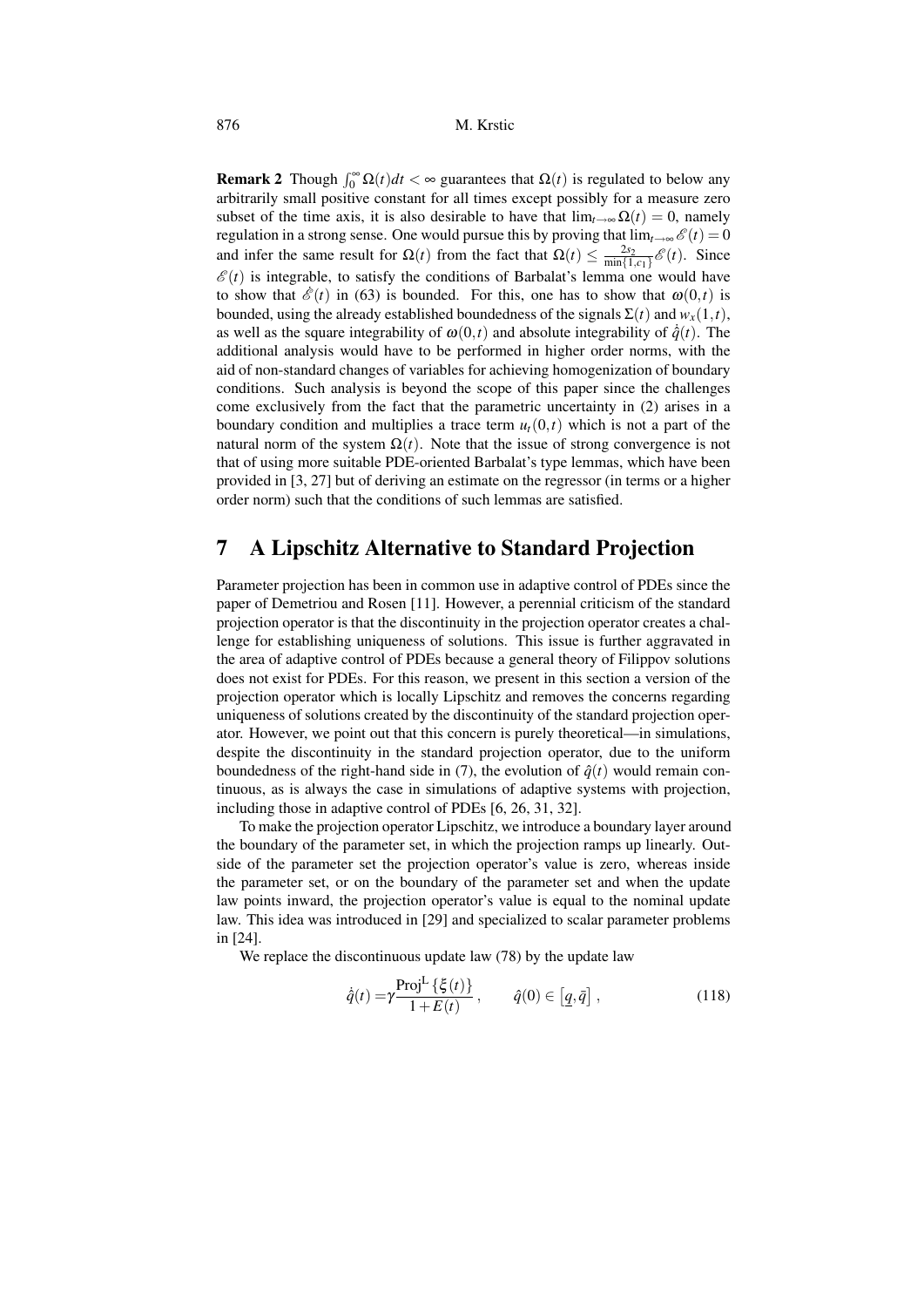where  $\xi$  is defined in (79) and where Proj<sup>L</sup> is the Lipschitz (in  $\xi$  and  $\hat{q}$ ) projection operator

$$
\text{Proj}_{\left[\underline{q},\bar{q}\right]}^{L}\left\{\xi\right\} = \xi \left\{ \begin{array}{l} \max\left\{0, 1 + \frac{1}{\varepsilon}\left(\hat{q} - \underline{q}\right)\right\}, & \hat{q} \le \underline{q} \text{ and } \xi < 0\\ \max\left\{0, 1 - \frac{1}{\varepsilon}\left(\hat{q} - \bar{q}\right)\right\}, & \hat{q} \ge \bar{q} \text{ and } \xi > 0\\ 1, & \text{else} \end{array} \right. \tag{119}
$$

which has a linear (in  $\hat{q}$ ) boundary layer of thickness  $\varepsilon$  around the projection set [ $q, \bar{q}$ ]. The parameter  $\varepsilon$  is chosen as  $\varepsilon \in (0, \varepsilon^*)$ , where

$$
\varepsilon^* = \min\left\{ \left| 1 - \underline{q} \right|, \left| 1 - \bar{q} \right| \right\}.
$$
 (120)

The addition of the boundary layer is trivial. What is not trivial however, is that all the desirable properties of the standard projection operator still hold in the presence of the boundary layer, which is established in the following lemma.

Lemma 12 *The following properties hold for the projection operator (119):*

- *1. The projection operator* (119) is locally Lipschitz in  $(\xi, \hat{q})$ .
- *2. For all*  $(\xi, \hat{q}) \in \mathbb{R}^2$ , the following holds:

$$
\left|\text{Proj}_{\left[\underline{q},\bar{q}\right]}^{L}\left\{\xi\right\}\right| \leq \left|\xi\right|.
$$
 (121)

*3. With*  $\hat{q}(0) \in [\underline{q}, \overline{q}]$ , the update law (118) with the projection operator (119) *guarantees that the parameter estimate is maintained in the expanded projection set, namely,*

$$
\hat{q}(t) \in \left[ \underline{q} - \varepsilon, \bar{q} + \varepsilon \right], \qquad \forall t \ge 0. \tag{122}
$$

*4. For all*  $(\xi, \hat{q}) \in \mathbb{R}^2$ , the following holds:

$$
(q - \hat{q})\left(\xi - \text{Proj}^{\mathcal{L}}\{\xi\}\right) \le 0. \tag{123}
$$

Proof Points 1, 2, and 3 are immediate. To establish Point 4, first we note from (119) that

$$
\xi - \text{Proj}^{\text{L}}\{\xi\} = \xi \begin{cases} \min\left\{1, -\frac{1}{\varepsilon}(\hat{q} - q)\right\}, & \hat{q} \le q \text{ and } \xi < 0\\ \min\left\{1, \frac{1}{\varepsilon}(\hat{q} - \bar{q})\right\}, & \hat{q} \ge \bar{q} \text{ and } \xi > 0\\ 0, & \text{else} \end{cases}
$$
(124)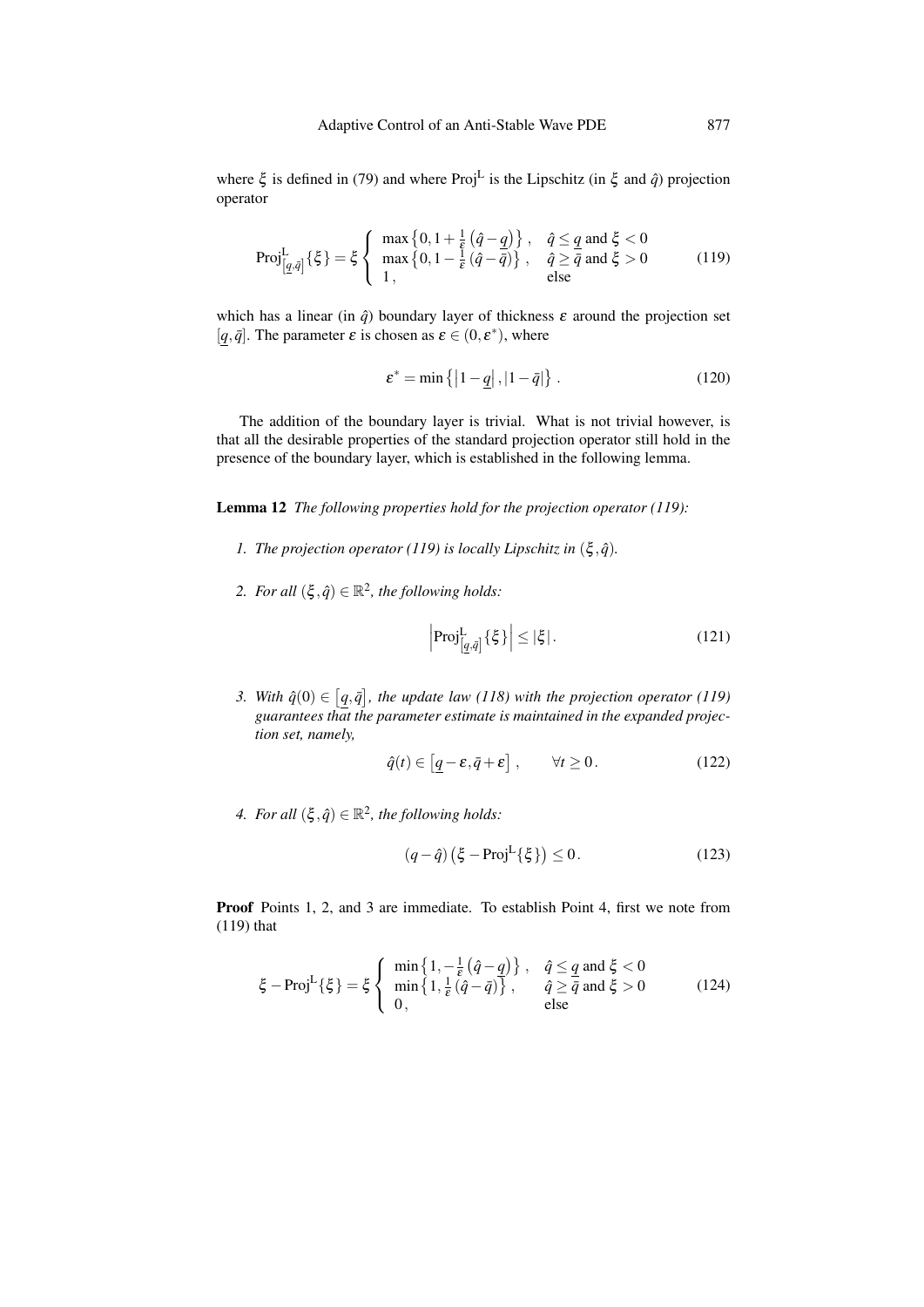and then that

$$
\tilde{q}(\xi - \text{Proj}^{L}\{\xi\}) = (q - \hat{q})\xi \begin{cases}\n\min\{1, +\frac{1}{\varepsilon}(q - \hat{q})\}, & \hat{q} \leq q \text{ and } \xi < 0 \\
\min\{1, \frac{1}{\varepsilon}(\hat{q} - \bar{q})\}, & \hat{q} \geq \bar{q} \text{ and } \xi > 0 \\
0, & \text{else}\n\end{cases}
$$
\n
$$
= \begin{cases}\n(q - \hat{q})\xi \min\{1, +\frac{1}{\varepsilon}(q - \hat{q})\}, & \hat{q} \leq q \text{ and } \xi < 0 \\
(q - \hat{q})\xi \min\{1, \frac{1}{\varepsilon}(\hat{q} - \bar{q})\}, & \hat{q} \geq \bar{q} \text{ and } \xi > 0 \\
0, & \text{else}\n\end{cases}
$$
\n
$$
= \begin{cases}\n|q - \hat{q}|\xi \min\{1, +\frac{1}{\varepsilon}|q - \hat{q}|\}, & \hat{q} \leq q \text{ and } \xi < 0 \\
-|q - \hat{q}|\xi \min\{1, \frac{1}{\varepsilon}|\hat{q} - \bar{q}|\}, & \hat{q} \geq \bar{q} \text{ and } \xi > 0 \\
0, & \text{else}\n\end{cases}
$$
\n
$$
\leq 0,
$$
\n(125)

which completes the proof of Point 4.

Though the projection operator is locally Lipschitz, it is not globally Lipschitz, due to the bilinear dependence  $\frac{1}{\varepsilon} \xi \hat{q}$  in the set  $\left\{ \frac{q-\varepsilon \leq \hat{q} \leq \underline{q}}{\right\} \cap \{\xi < 0\} \right\}$  $\{\{\bar{q}\leq \hat{q}\leq \bar{q}+\varepsilon\}\cap \{\xi>0\}\}.$ 

 $\blacksquare$ 

To see that the update law with projection Proj<sup>L</sup> $\{\cdot\}$  with a boundary layer  $\varepsilon$ has the same desirable effect on  $\dot{V}$  as the update law with standard discontinuous projection, we return to (77),

$$
\dot{V}(t) = \frac{1}{1+E(t)} \left\{ -\delta \int_0^1 (\omega^2(x,t) + w_x^2(x,t)) dx - \frac{\delta}{2} (\omega^2(1,t) + c_1^2 w^2(1,t)) - (c - \delta (1+n(t))) \omega^2(0,t) + \eta(t) \dot{\hat{q}}(t) \right\} + \tilde{q}(t) \frac{\xi(t) - \text{Proj}^L \{\xi(t)\}}{1+E(t)},
$$
\n(126)

and focus on the last term. From (123) it follows that

$$
\dot{V}(t) \leq \frac{1}{1+E(t)} \left\{ -\delta \int_0^1 (\omega^2(x,t) + w_x^2(x,t)) dx - \frac{\delta}{2} (\omega^2(1,t) + c_1^2 w^2(1,t)) - (c - \delta (1+n(t))) \omega^2(0,t) + \eta(t) \dot{\hat{q}}(t) \right\},
$$
\n(127)

as was the case in (76) with projection without the boundary layer  $\varepsilon$ .

With (127) we obtain the following stability result.

Theorem 2 *Consider the closed-loop system consisting of the plant (1)–(3), the control law (6), and the parameter update law (118) with the Lipschitz projection operator (119). Let Assumption 2.1 hold and pick any control gain c*<sup>1</sup> *>* 0 *and any boundary layer thickness*  $\varepsilon \in (0, \varepsilon^*)$  *in the projection operator. There exist*  $c^{**}(\varepsilon) \in (0, c^*)$  *and*  $\gamma^* > 0$  *such that for all*  $c \in (0, c^{**})$ *, all*  $\gamma \in (0, \gamma^*)$ *, and all* <sup>δ</sup> ∈ (0*,*1*/*2)*, the zero solution of the system* (*u,v,q*ˆ−*q*)*is globally stable in the sense that there exist positive constants R and* ρ *(independent of the initial conditions)*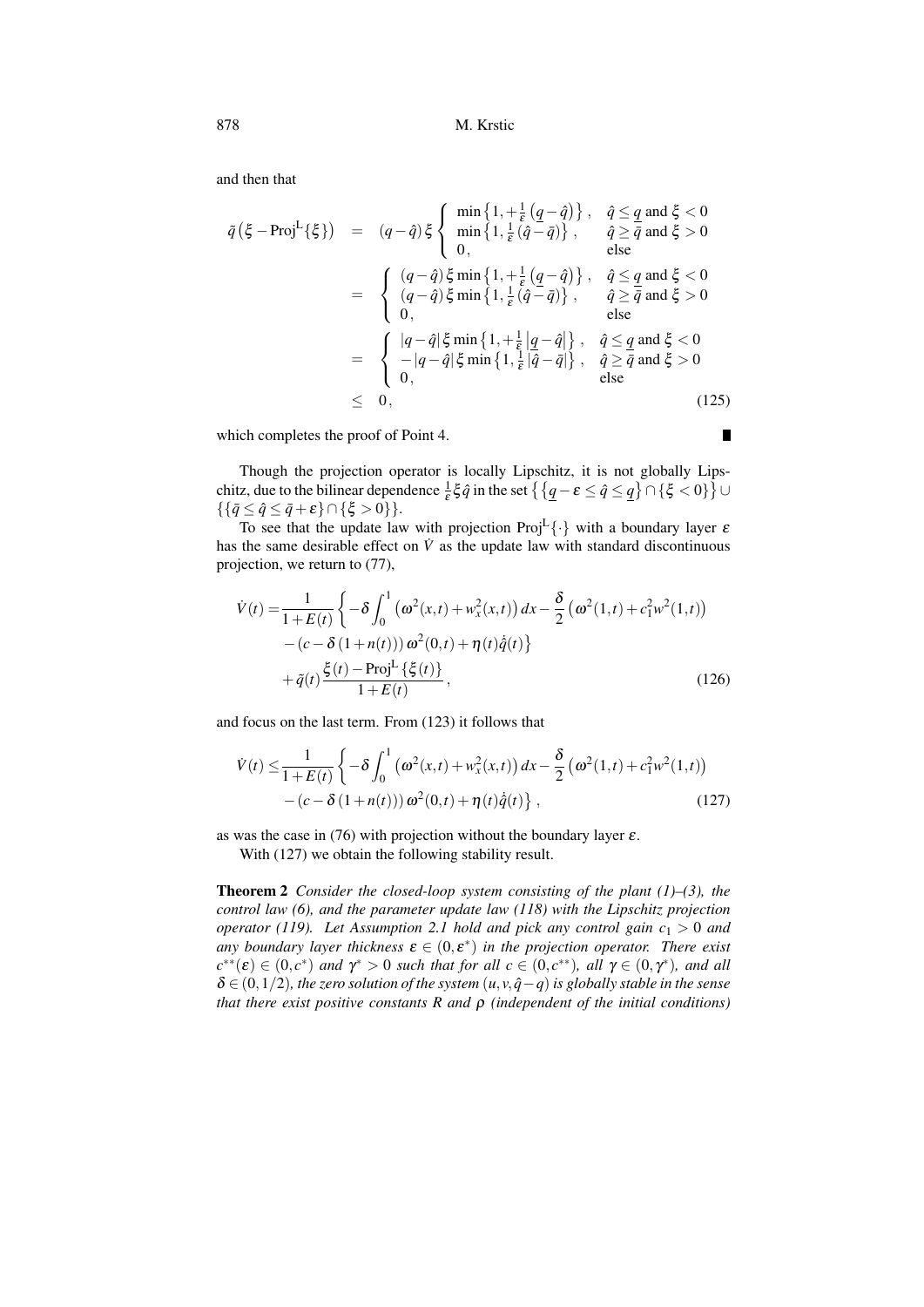*such that for all initial conditions satisfying*  $(u_0, v_0, \hat{q}_0) \in H_1(0,1) \times L_2(0,1) \times [q, \bar{q}]$ , *the following holds:*

$$
\Upsilon(t) \le R\left(e^{\rho \Upsilon(0)} - 1\right), \quad \forall t \ge 0,
$$
\n(128)

*where*

$$
\Upsilon(t) = \Omega(t) + (q - \hat{q}(t))^2
$$
\n(129)

*and*

$$
\Omega(t) = \int_0^1 v^2(x, t) dx + \int_0^1 u_x^2(x, t) dx + u^2(1, t).
$$
 (130)

*Furthermore,*

$$
\int_0^\infty \Omega(t)dt \le \infty,\tag{131}
$$

*i.e., regulation is achieved in the sense that*  $\text{ess}\lim_{t\to\infty} \Omega(t) = 0$ .

The only difference between the results in Theorems 1 and 2 is that the gain *c* in Theorem 2 has to be restricted to lower values,  $0 < c < c^{**}(\varepsilon) < c^*$ , to accommodate the fact that the Lipschitz projection operator no longer keeps the parameter estimate  $\hat{q}(t)$  restricted to the set  $\left[\underline{q}, \overline{q}\right]$  but to the larger set  $\left[\underline{q} - \varepsilon, \overline{q} + \varepsilon\right]$ . The only difference in the proof of Theorem  $\overline{2}$  is in a slightly different proof of Lemma 5, notably in a slightly different expression in (86).

It is also worth noting that, not only can the projection operator be made Lipschitz, and still preserve all of the desirable properties of the discontinuous projection operator, but it can be made arbitrarily many times differentiable. This extension of the results in [24, 29] is provided in [7]. This approach can be used in the present paper to further smoothen the right-hand side of the closed-loop system, although it is not necessary to go beyond the Lipschitz projection operator in our case. The smooth projector in [7] was proposed for a usage in recursive overparametrizationbased backstepping designs for ODEs, where the update law needs to be differentiated a certain number of times relative to the plant state and the parameter estimate.

#### 8 Conclusions

We presented an adaptive feedback law for boundary control of an unstable wave equation with an unmatched parametric uncertainty. The basic idea introduced here for how to approach second-order-in-time PDE problems is potentially usable in other similar PDEs, from variations on the wave equation to beam equations.

For example, if we consider the wave equation, but with the anti-damping boundary condition (2) replaced by an anti-stiffness boundary condition given as  $u_x(0,t)$  $-qu(0,t)$ , such as studied in [23], we would introduce the transformation

$$
w(x,t) = u(x,t) + (c + \hat{q}(t)) \int_0^x e^{\hat{q}(t)(x-y)} u(y,t) dy
$$
 (132)

$$
\omega(x,t) = u_t(x,t) + (c + \hat{q}(t)) \int_0^x e^{\hat{q}(t)(x-y)} u_t(y,t) dy,
$$
\n(133)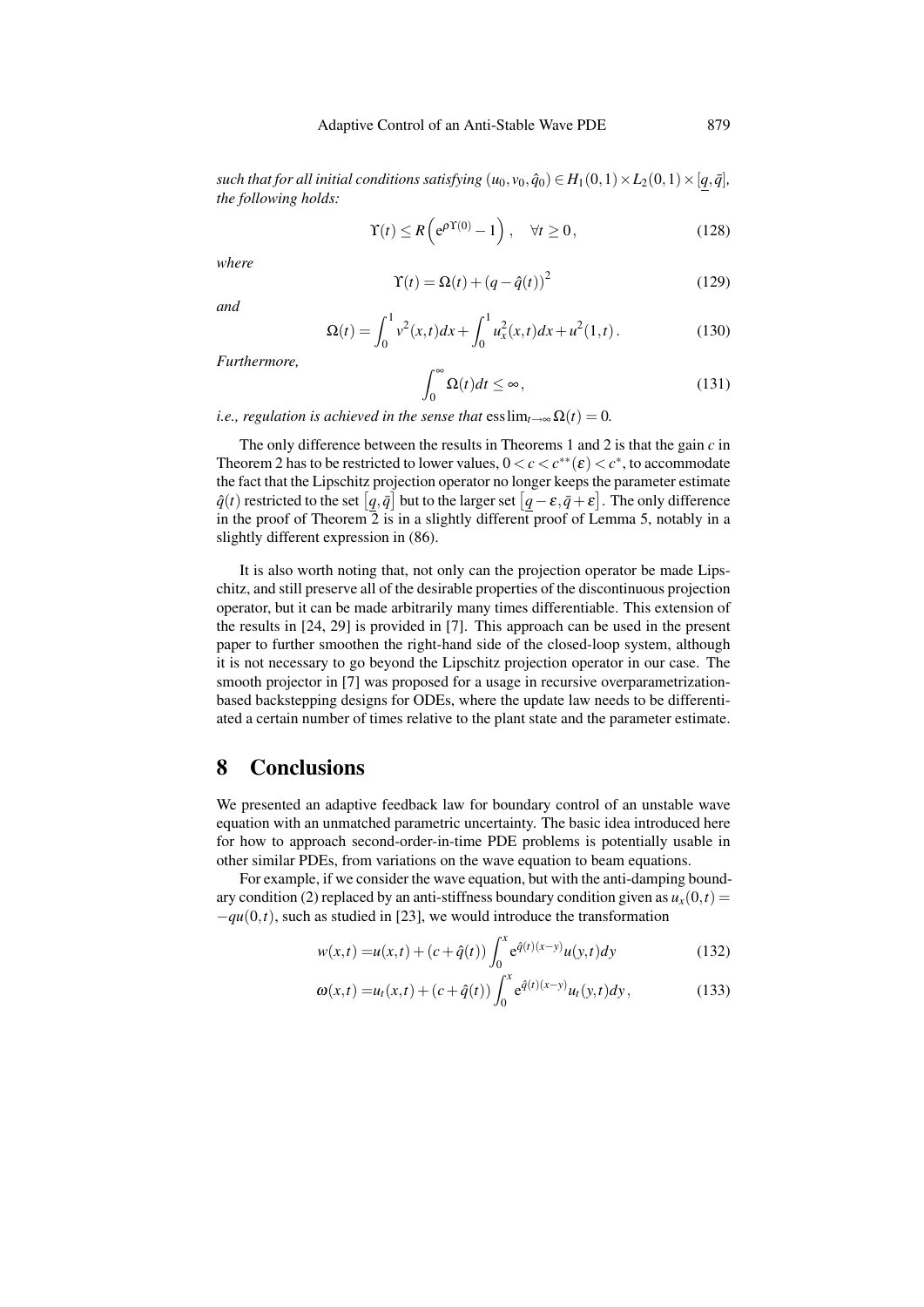and then proceed with adaptive control design as in this paper. The update law would be obtained as

$$
\dot{\hat{q}}(t) = \gamma \text{Proj}\left\{\frac{\zeta(t)u(0,t)}{1+E(t)}\right\}
$$
\n(134)

$$
\zeta(t) = \omega(0,t) + (c + \hat{q}(t)) \int_0^1 e^{\hat{q}(t)x} \omega(x,t) dx \qquad (135)
$$

$$
E(t) = \frac{1}{2} \left( \int_0^1 \omega^2(x, t) dx + \int_0^1 w_x^2(x, t) dx + cw^2(0, t) \right) + \delta \int_0^1 (1 + x) \omega(x, t) w_x(x, t) dx.
$$
 (136)

For the PDE system considered in this paper, an output-feedback adaptive design can be pursued using a combination of tools from [33] and [32].

## Acknowledgements

This work was supported by the National Science Foundation and the Office for Naval Research.

## References

- [1] A. Annaswamy and A. Ghoniem, "Active control in combustion systems," *Control Systems Magazine*, vol. 15, pp. 49-63, 1995.
- [2] A. Banaszuk, K. B. Ariyur, M. Krstic, and C. A. Jacobson, "An adaptive algorithm for control of combustion instability," *Automatica*, vol 14, pp. 1965–1972, 2004.
- [3] J. Baumeister, W. Scondo, M. A. Demetriou, and I. G. Rosen, "On-line parameter estimation for infinite-dimensional dynamical systems," *SIAM J. Contr. Opt.*, vol. 35, pp. 678–713, 1997.
- [4] J. Bentsman and Y. Orlov, "Reduced spatial order model reference adaptive control of spatially varying distributed parameter systems of parabolic and hyperbolic types," *Int. J. Adapt. Control Signal Process.* vol. 15, pp. 679-696, 2001.
- [5] M. Bohm, M. A. Demetriou, S. Reich, and I. G. Rosen, "Model reference adaptive control of distributed parameter systems," *SIAM J. Control Optim.*, Vol. 36, No. 1, pp. 33-81, 1998.
- [6] D. Bresch-Pietri and M. Krstic, "Adaptive trajectory tracking despite unknown input delay and plant parameters," *Automatica*, in press, 2009.
- [7] Z. Cai, M. S. de Queiroz, and D. M. Dawson, "A sufficiently smooth projection operator," *IEEE Transactions on Automatic Control*, vol. 51, pp. 135–139, 2006.
- [8] M. S. de Queiroz, D. M. Dawson, M. Agarwal, and F. Zhang, "Adaptive nonlinear boundary control of a flexible link robot arm," *IEEE Trans. Robotics Automation*, vol. 15, no. 4, pp. 779–787, 1999.
- [9] M. A. Demetriou and I. G. Rosen, "Adaptive identification of second-order distributed parameter systems," *Inverse Problems*, vol. 10, pp. 261–294, 1994.
- [10] M. A. Demetriou and I. G. Rosen, "On the persistence of excitation in the adaptive estimation of distributed parameter systems," *IEEE Transactions on Automatic Control*, vol. 39, pp. 1117–1123, 1994.
- [11] M. A. Demetriou and I. G. Rosen, "On-line robust parameter identification for parabolic systems," *Int. J. Adapt. Control Signal Process.*, vol. 15, pp. 615-631, 2001.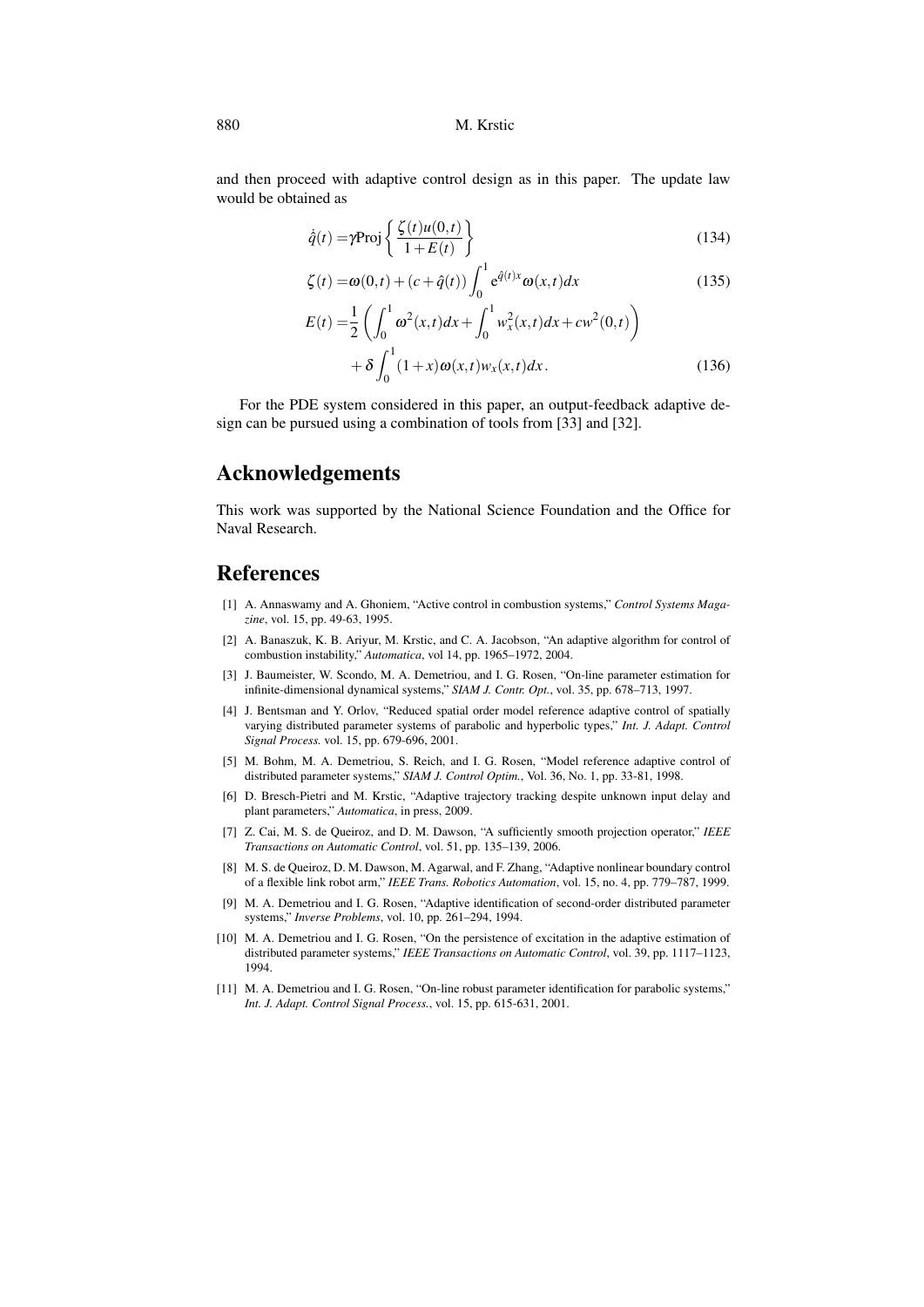- [12] T. E. Duncan, B. Maslowski, and B. Pasik-Duncan, "Adaptive boundary and point control of linear stochastic distributed parameter systems," *SIAM J. Control Optim.*, vol. 32, no. 3, pp. 648-672, 1994.
- [13] K. S. Hong and J. Bentsman, "Direct adaptive control of parabolic systems: Algorithm synthesis, and convergence, and stability analysis," *IEEE Trans. Auto. Contr.*, vol. 39, pp. 2018-2033, 1994.
- [14] M. Jovanovic and B. Bamieh, "Lyapunov-based distributed control of systems on lattices," *IEEE Transactions on Automatic Control*, vol. 50, pp. 422–433, 2005.
- [15] H. Khalil, *Nonlinear Systems*, Prentice-Hall, 2001.
- [16] T. Kobayashi, "Global adaptive stabilization of infinite-dimensional systems," *Systems and Control Letters*, vol. 9, pp. 215-223, 1987.
- [17] T. Kobayashi, "Adaptive regulator design of a viscous Burgers' system by boundary control," *IMA J. Mathematical Control and Information*, vol. 18, pp. 427–437, 2001.
- [18] T. Kobayashi, "Stabilization of infinite-dimensional second-order systems by adaptive PIcontrollers," *Math. Meth. Appl. Sci.*, vol. 24, pp. 513-527, 2001.
- [19] T. Kobayashi, "Adaptive stabilization of the Kuramoto-Sivashinsky equation," *Int. J. Systems Science*, vol. 33, pp. 175–180, 2002.
- [20] T. Kobayashi, "Low-gain adaptive stabilization of infinite-dimensional second-order systems," *Journal of Mathematical Analysis and Applications*, vol. 275, pp. 835–849, 2002.
- [21] T. Kobayashi, "Adaptive stabilization of infinite-dimensional semilinear second-order systems," *IMA J. Mathematical Control and Information*, vol. 20, pp. 137–152, 2003.
- [22] M. Krstic and A. Banaszuk, "Multivariable adaptive control of instabilities arising in jet engines, *Control Engineering Practice*, vol. 14, pp. 833–842, 2006.
- [23] M. Krstic, B.-Z. Guo, A. Balogh, and A. Smyshlyaev, "Output-feedback stabilization of an unstable wave equation, *Automatica*, vol. 44, pp. 63-74, 2008.
- [24] M. Krstic, I. Kanellakopoulos, and P. V. Kokotovic, *Nonlinear and Adaptive Control Design*, Wiley, 2009.
- [25] M. Krstic, A. S. Krupadanam, and C. A. Jacobson, "Self-tuning control of a nonlinear model of combustion instabilities," *IEEE Transactions on Control Systems Technology*, vol.7, p.424–436, 1999.
- [26] M. Krstic and A. Smyshlyaev, "Adaptive boundary control for unstable parabolic PDEs—Part I: Lyapunov design," *IEEE Transactions on Automatic Control*, vol. 53, pp. 1575–1591, 2008.
- [27] W. Liu and M. Krstic, "Adaptive control of Burgers' equation with unknown viscosity," *Int. J. Adaptive Control and Signal Processing*, vol. 15, pp. 745–766, 2001.
- [28] Y. Orlov, "Sliding mode observer-based synthesis of state derivative-free model reference adaptive control of distributed parameter systems," *J. of Dynamic Systems, Measurement, and Control*, vol. 122, pp. 726-731, 2000.
- [29] L. Praly, G. Bastin, J.-B. Pomet, and Z.-P. Jiang, "Adaptive stabilization of nonlinear systems," in P. V. Kokotovic (ed.) *Foundations of Adaptive Control*, Springer, 1991.
- [30] A. Smyshlyaev and M. Krstic, "Closed form boundary state feedbacks for a class of 1-D partial integro-differential equations," *IEEE Trans. on Automatic Control*, Vol. 49, No. 12, pp. 2185-2202, 2004.
- [31] A. Smyshlyaev and M. Krstic, "Adaptive boundary control for unstable parabolic PDEs—Part II: Estimation-based designs," *Automatica*, vol. 43, pp. 1543–1556, 2007.
- [32] A. Smyshlyaev and M. Krstic, "Adaptive boundary control for unstable parabolic PDEs—Part III: Output-feedback examples with swapping identifiers," *Automatica*, vol. 43, pp. 1557–1564, 2007.
- [33] A. Smyshlyaev and M. Krstic, "Boundary control of an anti-stable wave equation with antidamping on the uncontrolled boundary," *Systems & Control Letters*, vol. 58, pp. 617–623, 2009.
- [34] V. Solo and B. Bamieh, "Adaptive distributed control of a parabolic system with spatially varying parameters," *Proc. 38th IEEE Conf. Dec. Contr.*, pp. 2892–2895, 1999.